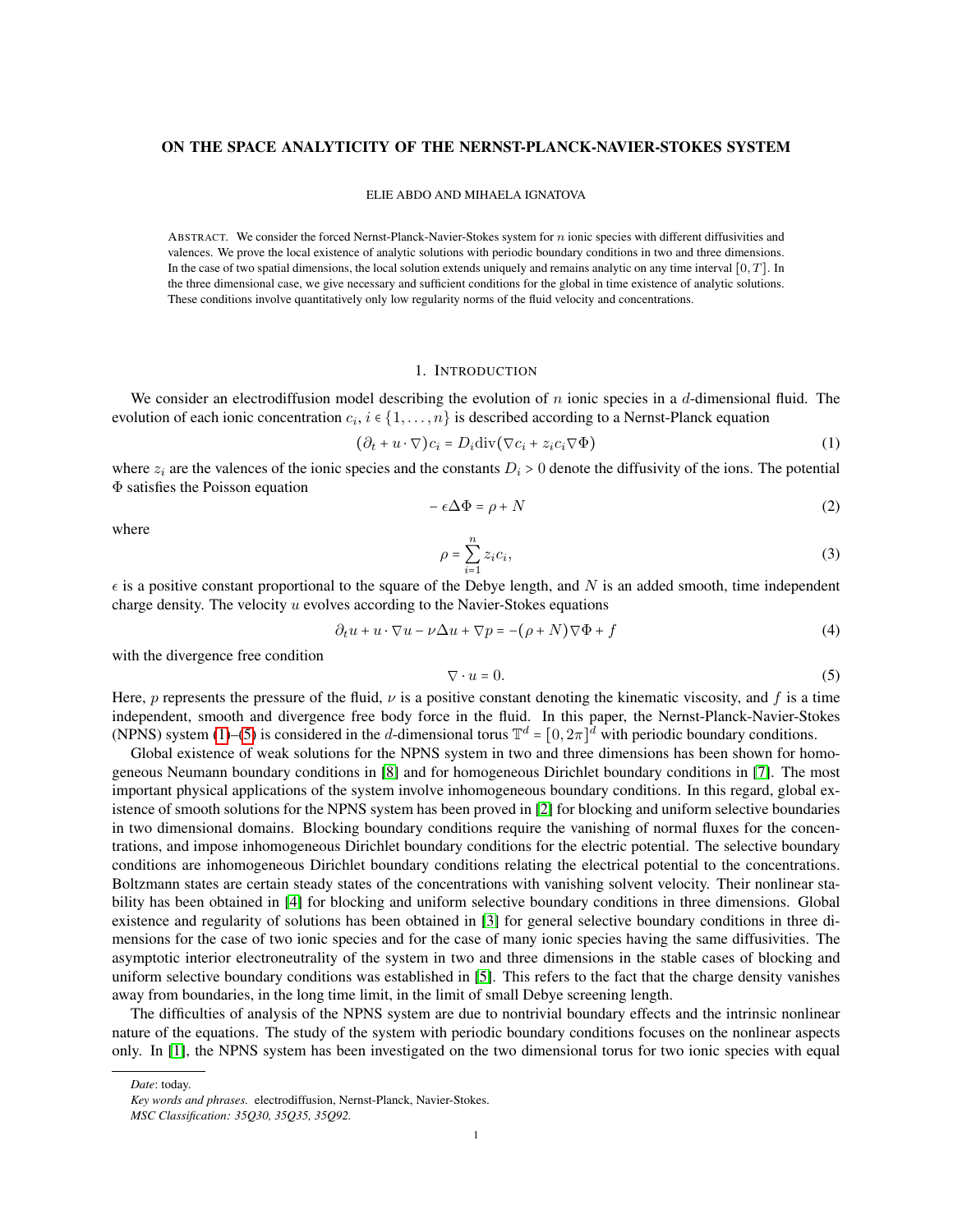diffusivities and opposite valences. It has been shown that global smooth solutions exist for sufficiently regular initial data. It has also been shown in [\[1\]](#page-18-6) that a finite dimensional global attractor exists and is a singleton in the absence of forcing ( $f = N = 0$ ). In the present paper we examine further the regularity of the system in the absence of boundary effects. We show that the solutions are in fact analytic.

This paper is organized as follows. In section [2,](#page-1-0) we prove the local existence of analytic solutions in the two dimensional and three dimensional spatially periodic cases, for any initial data in  $L^p(\mathbb{T}^d)$  with  $p > d$ . The proof uses complexification and progressive energy estimates on wedge shaped domains and is inspired by the approach of [\[6\]](#page-18-7). In section [3,](#page-8-0) we consider the two dimensional case and we show that  $L^2$  initial data lead to unique local weak solutions. We then show that this local solution can be extended to a strong analytic solution on  $[0, T]$  for any  $T > 0$ . The proof is based on a sufficient condition, expressed in terms of  $L^2$  norms of solutions (namely that their  $L^3$  in time norm be finite). This sufficient condition guarantees that the solution can be uniquely extended, and remains analytic. The sufficient condition is satisfied, the concentrations are proved to have  $L^2$  norms that are actually bounded in time. The proof of this fact is presented in the Appendix. In section [4,](#page-12-0) we show that the analyticity of the unique local solution on the three dimensional torus can be extended to any time interval  $[0, T]$ , provided that the solution  $(u, c_1, \ldots, c_n)$ of the NPNS system [\(1\)](#page-0-0)–[\(5\)](#page-0-1) satisfies the regularity condition

$$
\int_0^T \left( \|\nabla u(t)\|_{L^2}^4 + \|c_1(t)\|_{L^2}^4 + \dots + \|c_n(t)\|_{L^2}^4 \right) dt < \infty. \tag{6}
$$

This condition is natural in view of the fact that the system comprises the three dimensional Navier-Stokes equations. But even if the Navier-Stokes equations are replaced by the Stokes equations, driven by the electrical forces, the condition regarding the concentrations is not known to be always satisfied in 3D.

## 2. EXISTENCE OF A LOCAL ANALYTIC SOLUTION

<span id="page-1-0"></span>We consider the system

<span id="page-1-1"></span>
$$
\begin{cases}\n\partial_t u + u \cdot \nabla u + \nabla p = \nu \Delta u - (\rho + N) \nabla \Phi + f \\
\nabla \cdot u = 0 \\
\rho = z_1 c_1 + \dots + z_n c_n \\
-\epsilon \Delta \Phi = \rho + N \\
\partial_t c_i + u \cdot \nabla c_i = D_i \Delta c_i + D_i \nabla \cdot (z_i c_i \nabla \Phi), \quad i = 1, \dots, n\n\end{cases} (7)
$$

in  $\mathbb{T}^d \times [0, \infty)$ , where  $d \in \{2, 3\}$ . The body forces f are smooth, divergence-free, time independent, and have mean zero. The added charge density N is smooth and time independent. We assume that the initial fluid velocity  $u(x, 0)$ and the initial charge density  $\rho(x, 0) + N(x)$  have zero space averages. We also assume that  $u(x, 0)$  is divergence-free.

Let  $L^p = L^p(\mathbb{T}^d)$  be the space of  $2\pi$ -periodic functions with the norm

$$
||f||_{L^{p}} = \left(\int_{\mathbb{T}^d} |f(x)|^p dx\right)^{1/p} \tag{8}
$$

for  $p \in [1, \infty)$  with the usual convention when  $p = \infty$ .

<span id="page-1-2"></span>**Theorem 1.** *(Local existence of an analytic solution in 2D and 3D) Let*  $d \in \{2,3\}$ *. Let*  $u(x,0) = u_0(x)$  *and*  $c_i(x,0) =$  $c_i^0(x)$  for  $i \in \{1, \ldots, n\}$ . Assume that the initial data  $u_0, c_i^0$  are in  $L^p(\mathbb{T}^d)$  with  $p > d$ , and denote

$$
||u_0||_{L^p} + ||c_1^0||_{L^p} + \dots + ||c_n^0||_{L^p} = M_p < \infty. \tag{9}
$$

*Assume that* f and N are real analytic with radius of analyticity larger than or equal to  $\delta > 0$ . Let  $f + ig$  and  $N + iM$ *be their analytic extensions. Then, there exists a positive time*  $T_0 > 0$  *and a number*  $V > 0$  *depending on*  $p, M_p, f, N$ *and the parameters of the problem, and a unique solution*  $(u, c_1, \ldots, c_n) \in C([0, T_0), L^p)$  *of the NPNS system* [\(7\)](#page-1-1) *such that for every*  $t \in (0, T_0)$ ,  $(u, c_1, \ldots, c_n)$  *is the restriction of the analytic function*  $(u + iv, c_1 + id_1, \ldots, c_n + id_n)$ *in the region*  $D_t$  *defined by* 

$$
\mathcal{D}_t = \{ z = (x + iy) \in \mathbb{C} \mid |y| < Vt \}, \quad \text{for } 0 < t < T_0. \tag{10}
$$

*Moreover,*

$$
||u(\cdot, y, t)||_{L^p} + ||v(\cdot, y, t)||_{L^p} + \sum_{i=1}^n \{||c_i(\cdot, y, t)||_{L^p} + ||d_i(\cdot, y, t)||_{L^p}\} \le CM_p
$$
\n(11)

*for*  $t \in (0, T_0)$  *and*  $(x, y) \in \mathcal{D}_t$ .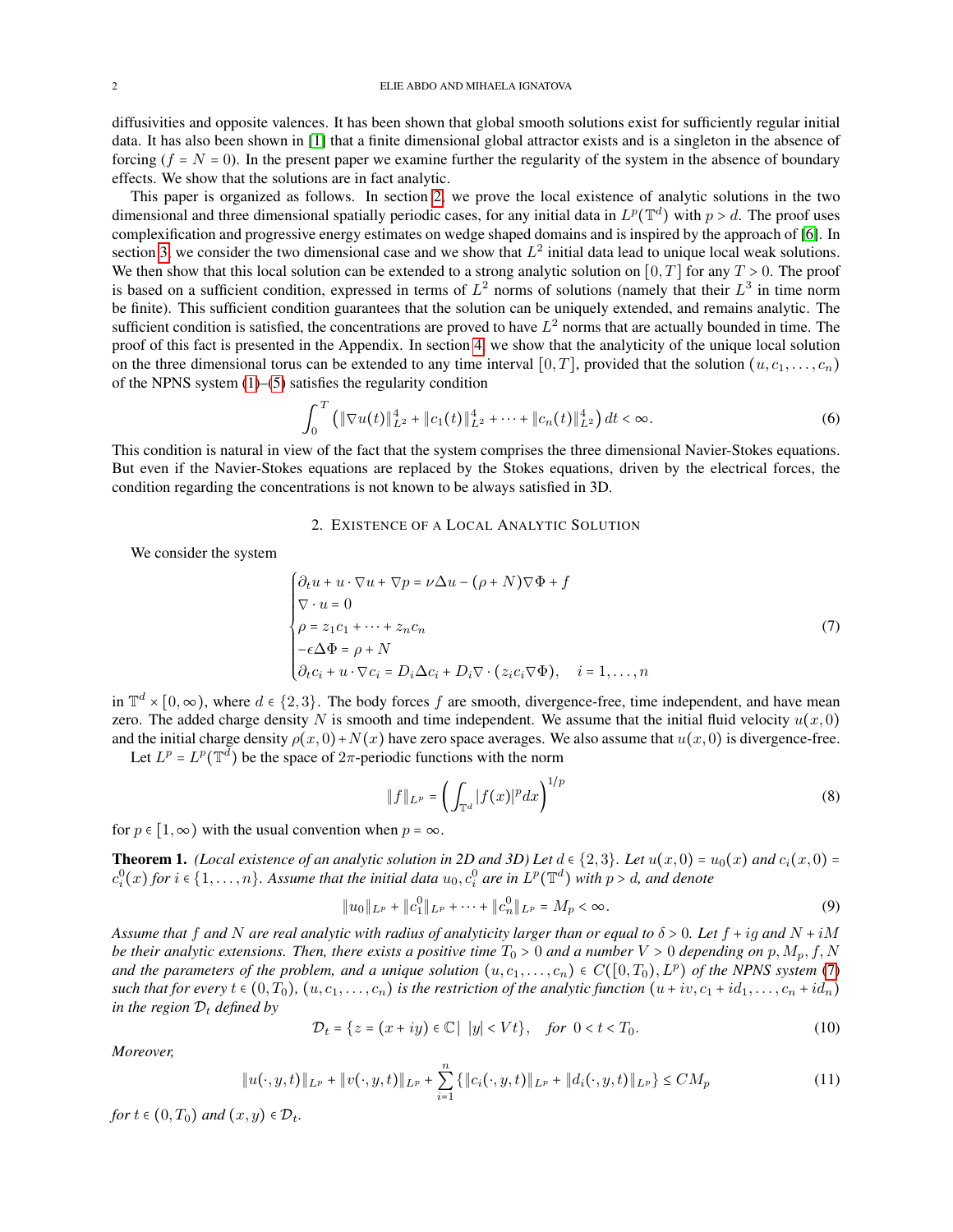**Proof.** For simplicity of exposition we take  $\nu = \epsilon = D_i = 1$  for  $i \in \{1, ..., n\}$ . Let

$$
u^{(0)} = p^{(0)} = c_1^{(0)} = \dots = c_n^{(0)} = 0.
$$
 (12)

We construct sequences  $u^{(m)}, p^{(m)}, c_1^{(m)}, \ldots, c_n^{(m)}$  in  $C([0, \infty), L^p)$ ) such that

<span id="page-2-0"></span>
$$
\partial_t u^{(m)} - \Delta u^{(m)} = -(u^{(m-1)} \cdot \nabla) u^{(m-1)} - \nabla p^{(m-1)} - \rho^{(m-1)} \nabla \Phi^{(m-1)} - N \nabla \Phi^{(m-1)} + f,\tag{13}
$$

$$
\Delta p^{(m)} = -\sum_{1 \le j,k \le d} \partial_j \partial_k (u_j^{(m)} u_k^{(m)}) - \nabla \cdot ((\rho^{(m)} + N) \nabla \Phi^{(m)}), \tag{14}
$$

<span id="page-2-1"></span>
$$
\partial_t c_i^{(m)} - \Delta c_i^{(m)} = -(u^{(m-1)} \cdot \nabla) c_i^{(m-1)} + \nabla \cdot (z_i c_i^{(m-1)} \nabla \Phi^{(m-1)}) \tag{15}
$$

for  $1 \leq i \leq n$ , and

$$
-\Delta\Phi^{(m)} = \rho^{(m)} + N \tag{16}
$$

with the initial conditions

$$
u^{(m)}(x,0) = u_0(x),
$$
\n(17)

and

$$
c_i^{(m)}(x,0) = c_i^0(x)
$$
 (18)

for  $1 \le i \le n$ . The constructed sequences are real analytic with radius of analyticity at least  $\delta$  for all  $t > 0$ . This follows by induction from the feat that the sequences are solutions of the heat and Leplace aquation by induction from the fact that the sequences are solutions of the heat and Laplace equations.

Let 
$$
u^{(m)} + iv^{(m)}
$$
,  $p^{(m)} + i\pi^{(m)}$ ,  $c_i^{(m)} + id_i^{(m)}$ ,  $\rho^{(m)} + i\xi^{(m)}$  and  $\Phi^{(m)} + i\phi^{(m)}$  be the analytic extensions. Then,  
\n
$$
\partial_t u^{(m)} - \Delta u^{(m)} = -(u^{(m-1)} \cdot \nabla) u^{(m-1)} + (v^{(m-1)} \cdot \nabla) v^{(m-1)} - \nabla p^{(m-1)} - \rho^{(m-1)} \nabla \Phi^{(m-1)}
$$

$$
-\Delta u^{(m)} = -(u^{(m-1)} \cdot \nabla) u^{(m-1)} + (v^{(m-1)} \cdot \nabla) v^{(m-1)} - \nabla p^{(m-1)} - \rho^{(m-1)} \nabla \Phi^{(m-1)} + \xi^{(m-1)} \nabla \phi^{(m-1)} - N \nabla \Phi^{(m-1)} + M \nabla \phi^{(m-1)} + f,
$$
\n(19)

$$
\partial_t v^{(m)} - \Delta v^{(m)} = -(u^{(m-1)} \cdot \nabla) v^{(m-1)} - (v^{(m-1)} \cdot \nabla) u^{(m-1)} - \nabla \pi^{(m-1)} - \rho^{(m-1)} \nabla \phi^{(m-1)} - \xi^{(m-1)} \nabla \Phi^{(m-1)} - N \nabla \phi^{(m-1)} - M \nabla \Phi^{(m-1)} + g,
$$
\n(20)

$$
\Delta p^{(m)} = -\sum_{1 \le j,k \le d} \left\{ \partial_{jk} \left( u_j^{(m)} u_k^{(m)} - v_j^{(m)} v_k^{(m)} \right) \right\} - \nabla \cdot \left( \left( \rho^{(m)} + N \right) \nabla \Phi^{(m)} - \left( \xi^{(m)} + M \right) \nabla \phi^{(m)} \right) \tag{21}
$$

$$
\Delta \pi^{(m)} = -2 \sum_{1 \le j,k \le d} \partial_{jk} (u_j^{(m)} v_k^{(m)}) - \nabla \cdot ((\xi^{(m)} + M) \nabla \Phi^{(m)} + (\rho^{(m)} + N) \nabla \phi^{(m)}), \tag{22}
$$

$$
\partial_t c_i^{(m)} - \Delta c_i^{(m)} = -(u^{(m-1)} \cdot \nabla) c_i^{(m-1)} + (v^{(m-1)} \cdot \nabla) d_i^{(m-1)} + \nabla \cdot (z_i c_i^{(m-1)} \nabla \Phi^{(m-1)} - z_i d_i^{(m-1)} \nabla \phi^{(m-1)}),
$$
\n(23)

$$
\partial_t d_i^{(m)} - \Delta d_i^{(m)} = -(v^{(m-1)} \cdot \nabla) c_i^{(m-1)} - (u^{(m-1)} \cdot \nabla) d_i^{(m-1)} + \nabla \cdot (z_i c_i^{(m-1)} \nabla \phi^{(m-1)} + z_i d_i^{(m-1)} \nabla \Phi^{(m-1)}),
$$
\n(24)

$$
-\Delta\Phi^{(m)} = \rho^{(m)} + N,\tag{25}
$$

$$
-\Delta \phi^{(m)} = \xi^{(m)} + M. \tag{26}
$$

The idea of the proof is based on [\[6\]](#page-18-7). Let

$$
\widetilde{u}_{\alpha}^{(m)}(x,t) = u^{(m)}(x,\alpha t,t), \widetilde{v}_{\alpha}^{(m)}(x,t) = v^{(m)}(x,\alpha t,t), \widetilde{p}_{\alpha}^{(m)}(x,t) = p^{(m)}(x,\alpha t,t), \n\widetilde{\pi}_{\alpha}^{(m)}(x,t) = \pi^{(m)}(x,\alpha t,t), \widetilde{\rho}_{\alpha}^{(m)}(x,t) = \rho^{(m)}(x,\alpha t,t), \widetilde{\xi}_{\alpha}^{(m)}(x,t) = \xi^{(m)}(x,\alpha t,t), \n\widetilde{c}_{i,\alpha}^{(m)}(x,t) = c_{i}^{(m)}(x,\alpha t,t), \widetilde{d}_{i,\alpha}^{(m)}(x,t) = d_{i}^{(m)}(x,\alpha t,t), \widetilde{\Phi}_{\alpha}^{(m)}(x,t) = \Phi^{(m)}(x,\alpha t,t), \n\widetilde{\phi}_{\alpha}^{(m)}(x,t) = \phi^{(m)}(x,\alpha t,t), \widetilde{f}_{\alpha}(x,t) = f(x,\alpha t), \widetilde{g}_{\alpha}(x,t) = g(x,\alpha t), \n\widetilde{N}_{\alpha}(x,t) = N(x,\alpha t), \widetilde{M}_{\alpha}(x,t) = M(x,\alpha t)
$$
\n(27)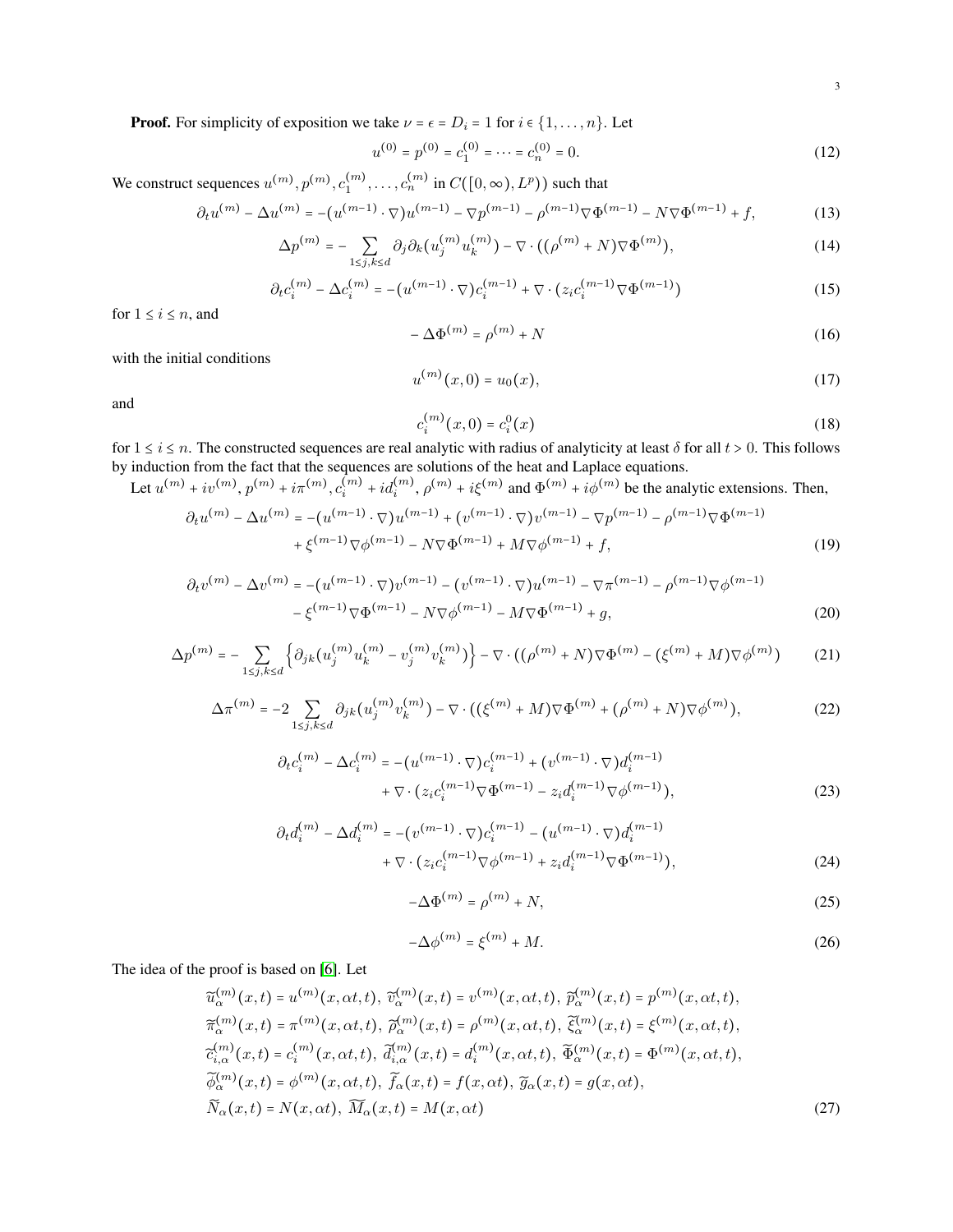We drop the  $\alpha$ 's to simplify the notation, and we denote the partial derivative  $\frac{\partial}{\partial x_j}$  by  $\partial_j$ . By the chain rule and the Cauchy-Riemann equations, we have

$$
\partial_t \widetilde{u}^{(m)} - \Delta \widetilde{u}^{(m)} = -\sum_{j=1}^d \alpha_j \partial_j \widetilde{v}^{(m)} - (\widetilde{u}^{(m-1)} \cdot \nabla) \widetilde{u}^{(m-1)} + (\widetilde{v}^{(m-1)} \cdot \nabla) \widetilde{v}^{(m-1)} - \nabla \widetilde{p}^{(m-1)} - \widetilde{\rho}^{(m-1)} \nabla \widetilde{\Phi}^{(m-1)} + \widetilde{\xi}^{(m-1)} \nabla \widetilde{\phi}^{(m-1)} - \widetilde{N} \nabla \widetilde{\Phi}^{(m-1)} + \widetilde{M} \nabla \widetilde{\phi}^{(m-1)} + \widetilde{f},
$$
\n(28)

$$
\partial_t \widetilde{v}^{(m)} - \Delta \widetilde{v}^{(m)} = \sum_{j=1}^d \alpha_j \partial_j \widetilde{u}^{(m)} - (\widetilde{u}^{(m-1)} \cdot \nabla) \widetilde{v}^{(m-1)} - (\widetilde{v}^{(m-1)} \cdot \nabla) \widetilde{u}^{(m-1)} - \nabla \widetilde{\pi}^{(m-1)} - \widetilde{\rho}^{(m-1)} \nabla \widetilde{\phi}^{(m-1)} - \widetilde{\xi}^{(m-1)} \nabla \widetilde{\Phi}^{(m-1)} - \widetilde{N} \nabla \widetilde{\phi}^{(m-1)} - \widetilde{M} \nabla \widetilde{\Phi}^{(m-1)} + \widetilde{g},
$$
\n(29)

$$
\Delta \widetilde{p}^{(m)} = -\sum_{1 \leq j,k \leq d} \partial_{jk} (\widetilde{u}_j^{(m)} \widetilde{u}_k^{(m)} - \widetilde{v}_j^{(m)} \widetilde{v}_k^{(m)}) - \nabla \cdot ((\widetilde{\rho}^{(m)} + \widetilde{N}) \nabla \widetilde{\Phi}^{(m)} - (\widetilde{\xi}^{(m)} + \widetilde{M}) \nabla \widetilde{\phi}^{(m)}), \tag{30}
$$

$$
\Delta \widetilde{\pi}^{(m)} = -2 \sum_{1 \le j,k \le d} \partial_{jk} \widetilde{u}_j^{(m)} \widetilde{v}_k^{(m)} - \nabla \cdot ((\widetilde{\xi}^{(m)} + \widetilde{M}) \nabla \widetilde{\Phi}^{(m)} + (\widetilde{\rho}^{(m)} + \widetilde{N}) \nabla \widetilde{\phi}^{(m)}),
$$
\n(31)

$$
\partial_t \widetilde{c}_i^{(m)} - \Delta \widetilde{c}_i^{(m)} = -\sum_{j=1}^d \alpha_j \partial_j \widetilde{d}_i^{(m)} - (\widetilde{u}^{(m-1)} \cdot \nabla) \widetilde{c}_i^{(m-1)} + (\widetilde{v}^{(m-1)} \cdot \nabla) \widetilde{d}_i^{(m-1)} + \nabla \cdot (z_i \widetilde{c}_i^{(m-1)} \nabla \widetilde{\Phi}^{(m-1)} - z_i \widetilde{d}_i^{(m-1)} \nabla \widetilde{\phi}^{(m-1)}),
$$
\n(32)

$$
\partial_t \widetilde{d}_i^{(m)} - \Delta \widetilde{d}_i^{(m)} = \sum_{j=1}^d \alpha_j \partial_j \widetilde{c}_i^{(m)} - \left( \widetilde{v}^{(m-1)} \cdot \nabla \right) \widetilde{c}_i^{(m-1)} - \left( \widetilde{u}^{(m-1)} \cdot \nabla \right) \widetilde{d}_i^{(m-1)} + \nabla \cdot \left( z_i \widetilde{c}_i^{(m-1)} \nabla \widetilde{\phi}^{(m-1)} + z_i \widetilde{d}_i^{(m-1)} \nabla \widetilde{\phi}^{(m-1)} \right),\tag{33}
$$

$$
-\Delta \widetilde{\Phi}^{(m)} = \widetilde{\rho}^{(m)} + \widetilde{N},\tag{34}
$$

$$
-\Delta \widetilde{\phi}^{(m)} = \widetilde{\xi}^{(m)} + \widetilde{M}.
$$
 (35)

The initial conditions are

$$
\widetilde{u}^{(m)}(x,0) = u_0(x), \; \widetilde{v}^{(m)}(x,0) = 0, \; \widetilde{c}_i^{(m)}(x,0) = c_i^0(x), \; \widetilde{d}_i^{(m)}(x,0) = d_i^0(x). \tag{36}
$$

Let

$$
\Gamma(x,t) = \frac{1}{(4\pi t)^{\frac{d}{2}}} \sum_{k \in \mathbb{Z}^d} \exp\left(-\frac{|x-k|^2}{4t}\right), \quad x \in \mathbb{T}^d \tag{37}
$$

be the fundamental solution of the  $d$ -dimensional heat equation with periodic boundary conditions. Then,

$$
\tilde{u}^{(m)}(x,t) = \int \Gamma(x-w,t)u_0(w) dw
$$
  
\n
$$
-\int_0^t \int \sum_{j=1}^d \left\{ \partial_j \Gamma(x-w,t-s) \left( \alpha_j \tilde{v}^{(m)} + \tilde{u}_j^{(m-1)} \tilde{u}^{(m-1)} - \tilde{v}_j^{(m-1)} \tilde{v}^{(m-1)} \right) (w,s) \right\} dw ds
$$
  
\n
$$
-\int_0^t \int \left\{ \Gamma(x-w,t-s) \left( \nabla \tilde{p}^{(m-1)} + \tilde{p}^{(m-1)} \nabla \tilde{\Phi}^{(m-1)} - \tilde{\xi}^{(m-1)} \nabla \tilde{\phi}^{(m-1)} \right) (w,s) \right\} dw ds
$$
  
\n
$$
-\int_0^t \int \left\{ \Gamma(x-w,t-s) \left( \tilde{N} \nabla \tilde{\Phi}^{(m-1)} - \tilde{M} \nabla \tilde{\phi}^{(m-1)} - \tilde{f} \right) (w,s) \right\} dw ds,
$$
(38)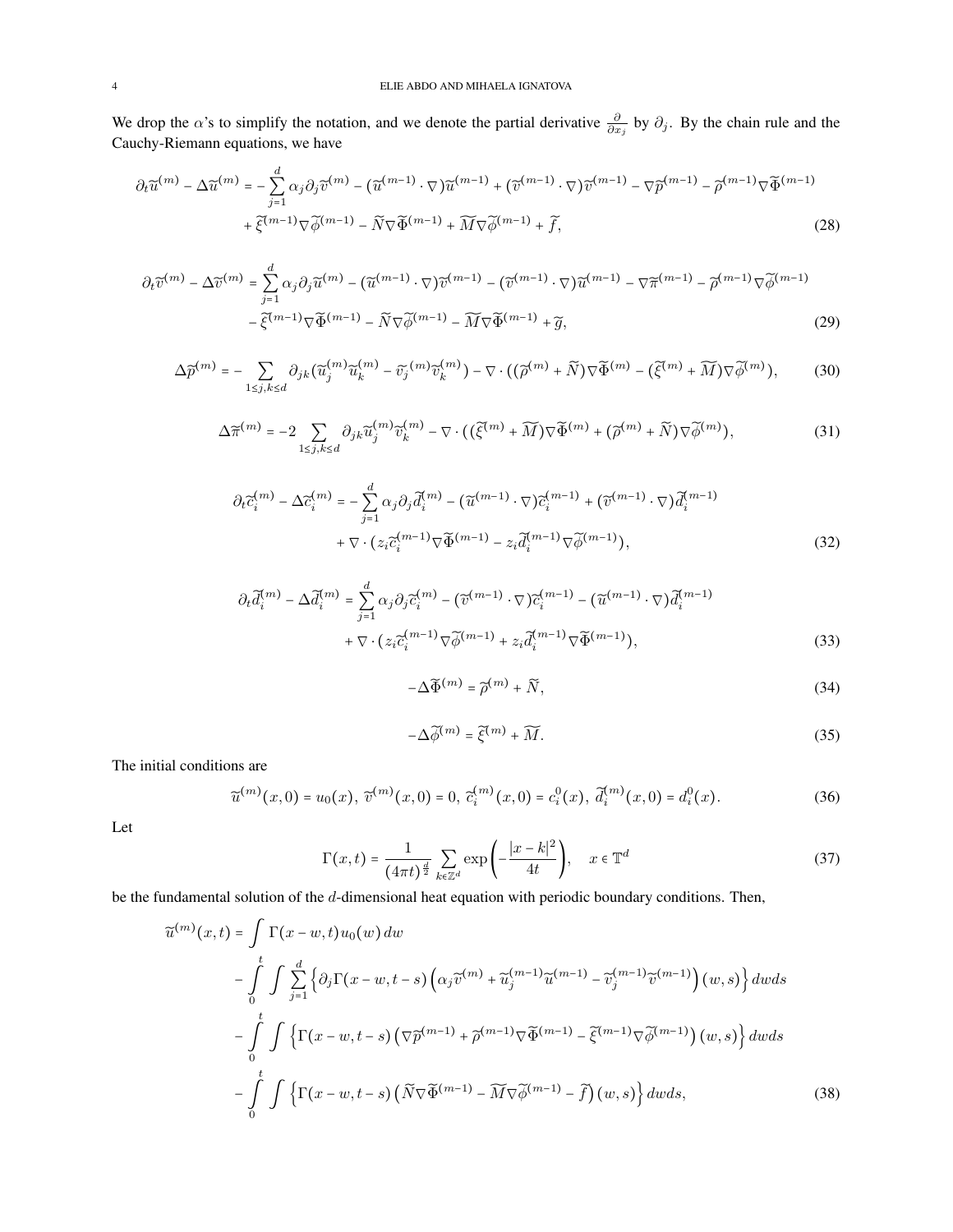$$
\widetilde{v}^{(m)}(x,t) = \int_{0}^{t} \int \sum_{j=1}^{d} \left\{ \partial_{j} \Gamma(x-w,t-s) \left( \alpha_{j} \widetilde{u}^{(m)} - \widetilde{v}_{j}^{(m-1)} \widetilde{u}^{(m-1)} - \widetilde{u}_{j}^{(m-1)} \widetilde{v}^{(m-1)} \right) (w,s) \right\} dw ds
$$

$$
- \int_{0}^{t} \int \left\{ \Gamma(x-w,t-s) \left( \nabla \widetilde{\pi}^{(m-1)} + \widetilde{\rho}^{(m-1)} \nabla \widetilde{\phi}^{(m-1)} + \widetilde{\xi}^{(m-1)} \nabla \widetilde{\Phi}^{(m-1)} \right) (w,s) \right\} dw ds
$$

$$
- \int_{0}^{t} \int \left\{ \Gamma(x-w,t-s) \left( \widetilde{N} \nabla \widetilde{\phi}^{(m-1)} + \widetilde{M} \nabla \widetilde{\Phi}^{(m-1)} - \widetilde{g} \right) (w,s) \right\} dw ds, \tag{39}
$$

$$
\tilde{c}_{i}^{(m)}(x,t) = \int \Gamma(x-w,t)c_{i}^{0}(w) dw
$$
  
\n
$$
-\int_{0}^{t} \int \left\{ \sum_{j=1}^{d} \partial_{j} \Gamma(x-w,t-s) \left( \alpha_{j} \tilde{d}_{i}^{(m)} + \tilde{u}_{j}^{(m-1)} \tilde{c}_{i}^{(m-1)} - \tilde{v}_{j}^{(m-1)} \tilde{d}_{i}^{(m-1)} \right) (w,s) \right\} dw ds
$$
  
\n
$$
+\int_{0}^{t} \int \left\{ \nabla \Gamma(x-w,t-s) \cdot z_{i} \left( \tilde{c}_{i}^{(m-1)} \nabla \tilde{\Phi}^{(m-1)} - \tilde{d}_{i}^{(m-1)} \nabla \tilde{\phi}^{(m-1)} \right) (w,s) \right\} dw ds,
$$
(40)

and

$$
\tilde{d}_i^{(m)}(x,t) = \int_0^t \int \left\{ \sum_{j=1}^d \partial_j \Gamma(x-w,t-s) \left( \alpha_j \tilde{c}_i^{(m)} - \tilde{v}_j^{(m-1)} \tilde{c}_i^{(m-1)} - \tilde{u}_j^{(m-1)} \tilde{d}_i^{(m-1)} \right)(w,s) \right\} dw ds
$$

$$
+ \int_0^t \int \left\{ \nabla \Gamma(x-w,t-s) \cdot z_i \left( \tilde{c}_i^{(m-1)} \nabla \tilde{\phi}^{(m-1)} + \tilde{d}_i^{(m-1)} \nabla \tilde{\Phi}^{(m-1)} \right)(w,s) \right\} dw ds, \tag{41}
$$

We denote

$$
||u||_{L^{p,q}} = \left(\int_0^T ||u(\cdot,t)||_{L^p}^q\right)^{1/q}
$$
\n(42)

when  $q \in [1, \infty)$  and

$$
||u||_{L^{p,\infty}} = \sup_{0 \le t \le T} ||u(\cdot,t)||_{L^p}.
$$
\n(43)

We recall well-known bounds on the Gaussian [\[6\]](#page-18-7):

<span id="page-4-0"></span>Lemma 1. *Let*

$$
\Gamma(x,t) = \frac{1}{(4\pi t)^{\frac{d}{2}}} \sum_{k \in \mathbb{Z}^d} \exp\left(-\frac{|x-k|^2}{4t}\right), \quad x \in \mathbb{T}^d \tag{44}
$$

*be the fundamental solution of the d-dimensional heat equation with periodic boundary conditions. Then there is a constant* <sup>C</sup> <sup>&</sup>gt; <sup>0</sup> *depending on* <sup>d</sup> *such that*

- (i)  $\Gamma(x,t) \leq Ct^{-\frac{d}{2}}e^{-\frac{|x|^2}{4t}}$  *for*  $x \in \mathbb{T}^d$  *and*  $0 < t \leq 1$ *.*<br>  $\Gamma(x,t) \leq Ct$  *for*  $x \in \mathbb{T}^d$  *and*  $t > 1$ .
- (ii)  $\Gamma(x,t) \leq C$  *for*  $x \in \mathbb{T}^d$  *and*  $t \geq 1$ *.*
- (iii)  $\|\Gamma(\cdot, t)\|_{L^1} \leq C$  *for*  $t > 0$ ,
- $(iv)$   $\|\nabla \Gamma\|_{L^{q,1}(S_T)} \leq C_q(T^{\frac{q+d-dq}{2q}} + T^{\frac{1}{2}})$  for  $1 \leq q < d/(d-1)$ , where  $S_T = \mathbb{T}^d \times [0,T], T > 0$ .

We use the following two lemmas:

<span id="page-4-1"></span>Lemma 2. *There is a positive constant* C *depending on* d *such that*

$$
\|\Gamma(\cdot,t)\|_{L^2} \le \frac{C}{t^{d/4}} + C \tag{45}
$$

*holds for all*  $t > 0$ *.*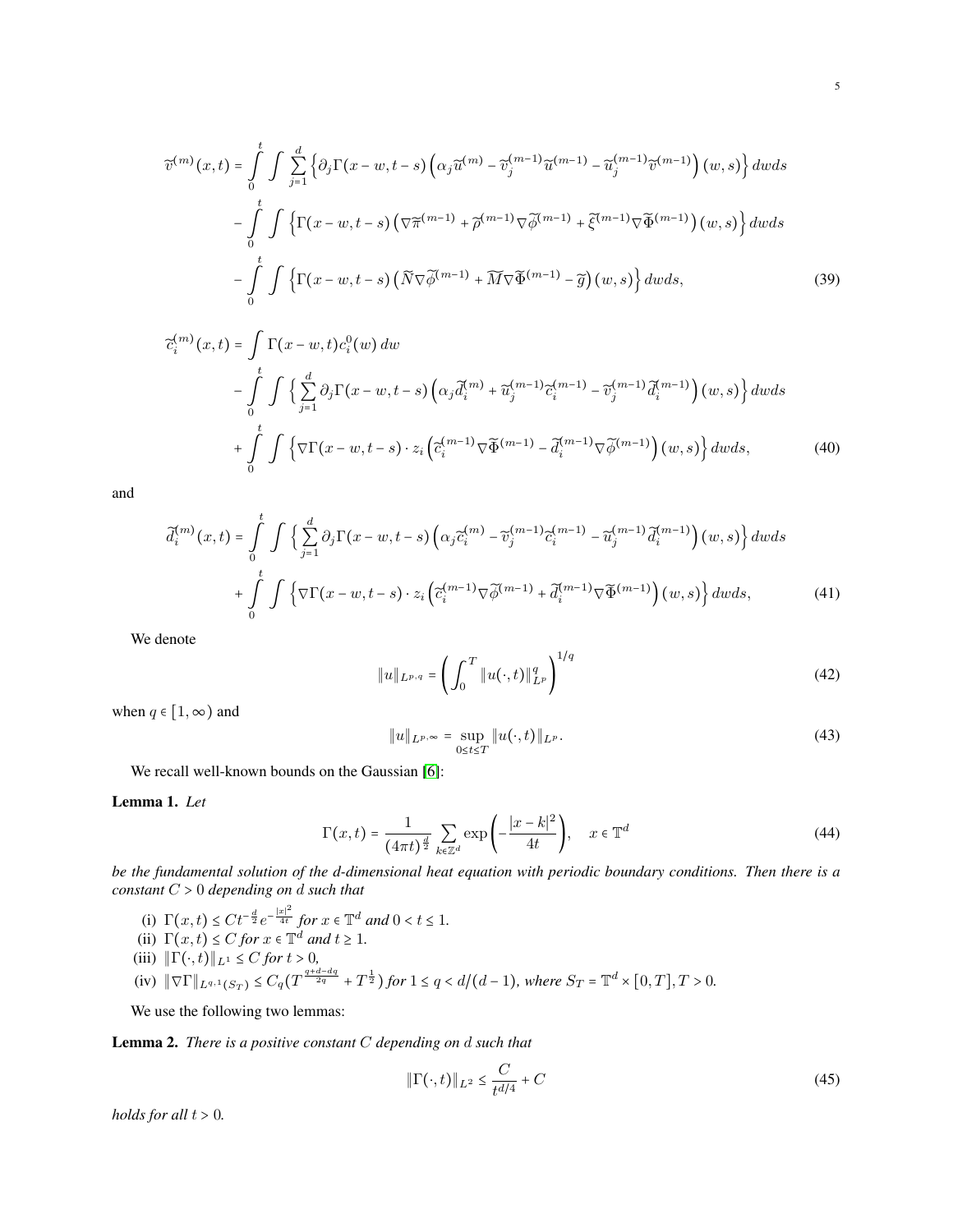*Proof.* By Lemma [1,](#page-4-0) for  $t \geq 1$ ,

<span id="page-5-2"></span>
$$
\|\Gamma(\cdot,t)\|_{L^2} \le C,\tag{46}
$$

and for  $0 < t < 1$ ,

$$
\|\Gamma(\cdot,t)\|_{L^2} \le C \left( \int \frac{1}{t^d} e^{-\frac{|x|^2}{4t}} dx \right)^{1/2} = \frac{C}{t^{d/4}} \left( \int \frac{1}{t^{d/2}} e^{-\frac{|x|^2}{4t}} dx \right)^{1/2} \le \frac{C}{t^{d/4}}.
$$
\n(47)

<span id="page-5-0"></span>**Lemma 3.** *Let*  $t > 0$ *. Let*  $d \in \{2, 3\}$ *. Let*  $p > d$  *(and so*  $1 < p/(p-1) < d/(d-1)$ *). Then* 

$$
\int_{0}^{t} \left\{ \int \left( \int \Gamma(x-y,t-s) \nabla \tilde{p}^{(m)}(y) dy \right)^{p} dx \right\}^{1/p} ds \leq c_{p} \left( t^{(q+d-dq)/2q} + t^{1/2} \right) \left( \| \tilde{u}^{(m)} \|_{L^{p,\infty}}^{2} + \| \tilde{v}^{(m)} \|_{L^{p,\infty}}^{2} \right) + c \left( t^{1-d/4} + t \right) \left( \| \tilde{\rho}^{(m)} \|_{L^{p,\infty}}^{2} + \| \widetilde{M} \|_{L^{p,\infty}}^{2} \right) + c \left( t^{1-d/4} + t \right) \left( \| \tilde{\xi}^{(m)} \|_{L^{p,\infty}}^{2} + \| \widetilde{M} \|_{L^{p,\infty}}^{2} \right) \tag{48}
$$

*where*  $q = p/(p-1)$ , *c is a constant depending on the dimension d, and*  $c_p$  *is a constant depending on p and the dimension* d*.*

*Proof.* Let  $N$  be the Newtonian potential solving the Laplace equation with periodic boundary conditions. For each  $i \in \{1, \ldots, d\}$ , we have

$$
\int \Gamma(x-y,t-s)\partial_{y_i}\widetilde{p}^{(m)}(y,s)dy = \int \partial_{y_i}\Gamma(x-y,t-s)\widetilde{p}^{(m)}(y)dy
$$
  
\n
$$
= -\int \partial_{y_i}\Gamma(x-y,t-s)\int \mathcal{N}(y-z)\partial_{jk}(\widetilde{u}_j^{(m)}\widetilde{u}_k^{(m)} - \widetilde{v}_j^{(m)}\widetilde{v}_k^{(m)})(z,s)dzdy
$$
  
\n
$$
- \int \partial_{y_i}\Gamma(x-y,t-s)\int \mathcal{N}(y-z)\nabla \cdot ((\widetilde{\rho}^{(m)} + \widetilde{N})\nabla \widetilde{\Phi}^{(m)})(z,s)dzdy
$$
  
\n
$$
- \int \partial_{y_i}\Gamma(x-y,t-s)\int \mathcal{N}(y-z)\nabla \cdot ((\widetilde{\xi}^{(m)} + \widetilde{M})\nabla \widetilde{\phi}^{(m)})(z,s)dzdy = A+B+C.
$$
 (49)

Since  $\partial_{jk} \mathcal{N}$  is a Calderon-Zygmund kernel, we estimate

$$
||A||_{L^p} \le ||\nabla \Gamma(\cdot, t-s)||_{L^q} (||\widetilde{u}^{(m)}(\cdot, s)||_{L^p}^2 + ||\widetilde{v}^{(m)}(\cdot, s)||_{L^p}^2)
$$
  

$$
\le ||\nabla \Gamma(\cdot, t-s)||_{L^q} (||\widetilde{u}^{(m)}||_{L^p,\infty}^2 + ||\widetilde{v}^{(m)}||_{L^p,\infty}^2)
$$
 (50)

in view of Young's convolution inequality with exponents  $q = p/(p-1)$ , p and p. We write

$$
|B| = \left| \int \partial_{y_i} \Gamma(x - y, t - s) \int \mathcal{N}(y - z) \nabla \cdot ((\widetilde{\rho}^{(m)} + \widetilde{N}) \nabla \widetilde{\Phi}^{(m)})(z, s) dz dy \right|
$$
  

$$
= \left| \sum_{k=1}^n \int (\widetilde{\rho}^{(m)} + \widetilde{N}) \partial_{z_k} \widetilde{\Phi}^{(m)}(z, s) \left( \int \partial_{z_k} \mathcal{N}(y - z) \partial_{y_i} \Gamma(x - y, t - s) dy \right) dz \right|,
$$
 (51)

where

$$
\int \partial_{z_k} \mathcal{N}(y-z) \partial_{y_i} \Gamma(x-y,t-s) dy = -\int \partial_{y_k} \mathcal{N}(y-z) \partial_{y_i} \Gamma(x-y,t-s) dy
$$
  
= 
$$
\int \partial_{y_i y_k} \mathcal{N}(y-z) \Gamma(x-y,t-s) dy = \int \partial_{y_i y_k} \mathcal{N}(x-z-Y) \Gamma(Y,t-s) dY
$$
  
= 
$$
(\partial_{y_i y_k} \mathcal{N} * \Gamma(\cdot, t-s))(x-z)
$$
 (52)

and  $\partial_{y_iy_k}\mathcal{N}$  is a Calderon-Zygmund kernel. Thus, by Young's convolution inequality with exponents p, 2 and 2, and elliptic regularity, we obtain

<span id="page-5-1"></span>
$$
||B||_{L^p} \le c||\widetilde{\rho}^{(m)}(\cdot,s) + \widetilde{N}(\cdot,s)||_{L^p} ||\nabla \widetilde{\Phi}^{(m)}(\cdot,s)||_{L^2} ||\Gamma(\cdot,t-s)||_{L^2}
$$
  

$$
\le c(||\widetilde{\rho}^{(m)}||_{L^p,\infty}^2 + ||\widetilde{N}||_{L^p,\infty}^2) ||\Gamma(\cdot,t-s)||_{L^2}.
$$
 (53)

We estimate C similarly as B. Now adding the estimates for the  $L^p$  norms of |A|, |B| and |C|, integrating in the variable s from 0 to t, and using Lemmas [1](#page-4-0) and [2,](#page-4-1) we obtain the desired inequalities.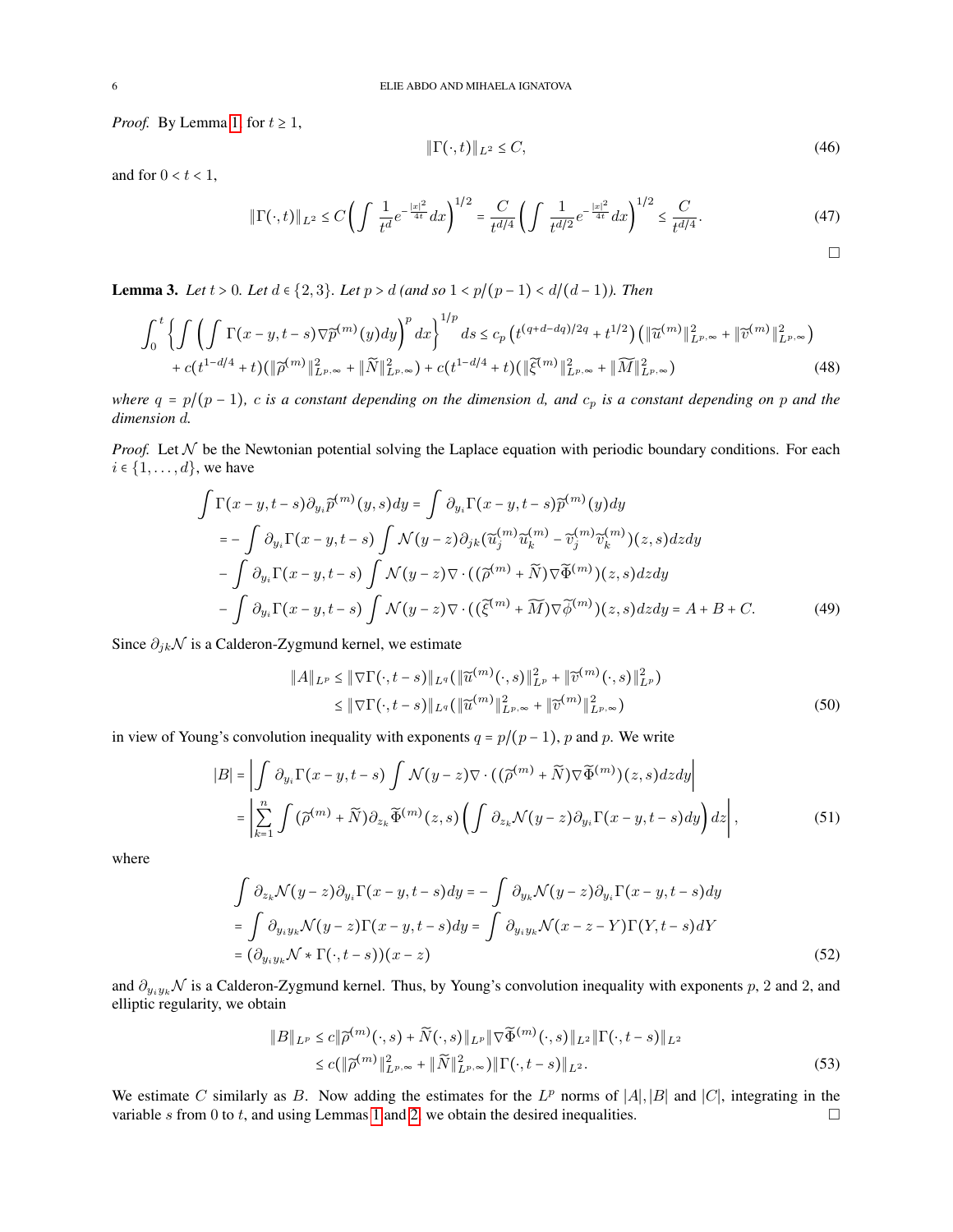Now we go back to the proof of Theorem [1.](#page-1-2) In view of Lemmas [1](#page-4-0) and [3](#page-5-0) with  $d \in \{2,3\}$ , Young's convolution inequality, Minkowski's integral inequality and elliptic regularity, we obtain

$$
\|\tilde{u}^{(m)}\|_{L^{p,\infty}} \leq C \|u_0\|_{L^{p,\infty}} + C_1 |\alpha| T^{1/2} \|\tilde{v}^{(m)}\|_{L^{p,\infty}} + C (T^{1/2 - d/2 + d(p-1)/2p} + T^{1/2}) (\|\tilde{u}^{(m-1)}\|_{L^{p,\infty}}^2 + \|\tilde{v}^{(m-1)}\|_{L^{p,\infty}}^2)
$$
  
+  $C (T^{1-d/4} + T) (\|\tilde{\rho}^{(m-1)}\|_{L^{p,\infty}}^2 + \|\tilde{N}\|_{L^{p,\infty}}^2 + \|\tilde{\xi}^{(m-1)}\|_{L^{p,\infty}}^2 + \|\widetilde{M}\|_{L^{p,\infty}}^2)$   
+  $C T \|\tilde{\rho}^{(m-1)}\|_{L^{p,\infty}} (\|\tilde{\rho}^{(m-1)}\|_{L^{p,\infty}} + \|\widetilde{N}\|_{L^{p,\infty}}) + C T \|\tilde{\xi}^{(m-1)}\|_{L^{p,\infty}} (\|\tilde{\xi}^{(m-1)}\|_{L^{p,\infty}} + \|\widetilde{M}\|_{L^{p,\infty}})$   
+  $C T \|\tilde{N}\|_{L^{p,\infty}} (\|\tilde{\rho}^{(m-1)}\|_{L^{p,\infty}} + \|\widetilde{N}\|_{L^{p,\infty}}) + C T \|\widetilde{M}\|_{L^{p,\infty}} (\|\tilde{\xi}^{(m-1)}\|_{L^{p,\infty}} + \|\widetilde{M}\|_{L^{p,\infty}}) + C T \|\widetilde{f}\|_{L^{p,\infty}},$   

$$
\|\tilde{v}^{(m)}\|_{L^{p,\infty}} \leq C_1 |\alpha| T^{1/2} \|\tilde{u}^{(m)}\|_{L^{p,\infty}} + C (T^{1/2 - d/2 + d(p-1)/2p} + T^{1/2}) (\|\tilde{u}^{(m-1)}\|_{L^{p,\infty}}^2 + \|\tilde{v}^{(m-1)}\|_{L^{p,\infty}}^2)
$$
  
+  $C (T^{1-d/4} + T) (\|\tilde{\rho}^{(m-1)}\|_{L^{p,\infty}} + \|\widetilde{N}\|_{L^{p,\infty}} + \|\wid$ 

$$
+ CT \|\widetilde{\rho}^{(m-1)}\|_{L^{p,\infty}} (\|\widetilde{\xi}^{(m-1)}\|_{L^{p,\infty}} + \|\widetilde{M}\|_{L^{p,\infty}}) + CT \|\widetilde{\xi}^{(m-1)}\|_{L^{p,\infty}} (\|\widetilde{\rho}^{(m-1)}\|_{L^{p,\infty}} + \|\widetilde{N}\|_{L^{p,\infty}}) + CT \|\widetilde{N}\|_{L^{p,\infty}} (\|\widetilde{\xi}^{(m-1)}\|_{L^{p,\infty}} + \|\widetilde{M}\|_{L^{p,\infty}}) + CT \|\widetilde{M}\|_{L^{p,\infty}} (\|\widetilde{\rho}^{(m-1)}\|_{L^{p,\infty}} + \|\widetilde{N}\|_{L^{p,\infty}}) + CT \|\widetilde{g}\|_{L^{p,\infty}},
$$

$$
\begin{split} \|\widetilde{c_{i}}^{(m)}\|_{L^{p,\infty}} &\leq C \|c_{i}^{0}\|_{L^{p,\infty}} + C_{1}|\alpha| T^{1/2} \|\widetilde{d_{i}}^{(m)}\|_{L^{p,\infty}} \\ &+ C(T^{1/2-d/2+d(p-1)/2p} + T^{1/2}) (\|\widetilde{u}^{(m-1)}\|_{L^{p,\infty}} \|\widetilde{c_{i}}^{(m-1)}\|_{L^{p,\infty}} + \|\widetilde{v}^{(m-1)}\|_{L^{p,\infty}} \|\widetilde{d_{i}}^{(m-1)}\|_{L^{p,\infty}}) \\ &+ C T^{1/2} \|\widetilde{c_{i}}^{(m-1)}\|_{L^{p,\infty}} (\|\widetilde{\rho}^{(m-1)}\|_{L^{p,\infty}} + \|\widetilde{N}\|_{L^{p,\infty}}) + C T^{1/2} \|\widetilde{d_{i}}^{(m-1)}\|_{L^{p,\infty}} (\|\widetilde{\xi}^{(m-1)}\|_{L^{p,\infty}} + \|\widetilde{M}\|_{L^{p,\infty}}) \end{split}
$$

and

$$
\begin{split} \|\widetilde{d_{i}}^{(m)}\|_{L^{p,\infty}} &\leq C_{1}|\alpha|T^{1/2}\|\widetilde{c_{i}}^{(m)}\|_{L^{p,\infty}}\\ &+C(T^{1/2-d/2+d(p-1)/2p}+T^{1/2})(\|\widetilde{v}^{(m-1)}\|_{L^{p,\infty}}\|\widetilde{c_{i}}^{(m-1)}\|_{L^{p,\infty}}+\|\widetilde{u}^{(m-1)}\|_{L^{p,\infty}}\|\widetilde{d_{i}}^{(m-1)}\|_{L^{p,\infty}})\\ &+CT^{1/2}\|\widetilde{c_{i}}^{(m-1)}\|_{L^{p,\infty}}(\|\widetilde{\xi}^{(m-1)}\|_{L^{p,\infty}}+\|\widetilde{M}\|_{L^{p,\infty}})+CT^{1/2}\|\widetilde{d_{i}}^{(m-1)}\|_{L^{p,\infty}}(\|\widetilde{\rho}^{(m-1)}\|_{L^{p,\infty}}+\|\widetilde{N}\|_{L^{p,\infty}}). \end{split}
$$

We note that we have bounded the absolute value of the valences  $|z_i|$  for  $i \in \{1, ..., n\}$  by their maximum value which is absorbed by the constant C.

Now, assume that

<span id="page-6-0"></span>
$$
C_1|\alpha|T^{1/2} \le \frac{1}{2}.\tag{54}
$$

Define the sequence  $\{a_m\}_{m=1}^{\infty}$  by

$$
a_m = \|\widetilde{u}^{(m)}\|_{L^{p,\infty}} + \|\widetilde{v}^{(m)}\|_{L^{p,\infty}} + \sum_{i=1}^n \left( \|\widetilde{c}_i^{(m)}\|_{L^{p,\infty}} + \|\widetilde{d}_i^{(m)}\|_{L^{p,\infty}} \right) \tag{55}
$$

and let

$$
C_{f,g,M,N} = \|\widetilde{f}\|_{L^{p,\infty}} + \|\widetilde{g}\|_{L^{p,\infty}} + \|\widetilde{M}\|_{L^{p,\infty}}^2 + \|\widetilde{N}\|_{L^{p,\infty}}^2.
$$
\n(56)

Using

$$
\|\widetilde{\rho}^{(m-1)}\|_{L^{p,\infty}} \leq \left(\max_{i=1,\dots,n}|z_i|\right) \left(\sum_{i=1}^n \|\widetilde{c_i}^{(m-1)}\|_{L^{p,\infty}}\right) \tag{57}
$$

and

$$
\|\tilde{\xi}^{(m-1)}\|_{L^{p,\infty}} \leq \left(\max_{i=1,\dots,n}|z_i|\right) \left(\sum_{i=1}^n \|\tilde{d}_i^{(m-1)}\|_{L^{p,\infty}}\right),\tag{58}
$$

we have

$$
a_m \leq Ca_0 + C(T^{1/2 - d/2p} + T^{1 - d/4} + T^{1/2} + T)a_{m-1}^2 + CC_{f,g,N,M}(T + T^{1/2} + T^{1 - d/4})
$$
\n
$$
(59)
$$

where  $C > 1$  is a positive constant depending on  $p$ . Let

$$
t_1 = \frac{M_p}{C_{f,g,N,M}}, t_2 = \frac{M_p^2}{C_{f,g,N,M}^2}, t_3 = \frac{M_p^{4/(4-d)}}{C_{f,g,N,M}^{4/(4-d)}}, t_4 = \frac{1}{(8^2 C^2 M_p)^{2p/(p-d)}},
$$
  

$$
t_5 = \frac{1}{(8^2 C^2 M_p)^{4/(4-d)}}, t_6 = \frac{1}{(8^2 C^2 M_p)^2}, t_7 = \frac{1}{8^2 C^2 M_p}.
$$
 (60)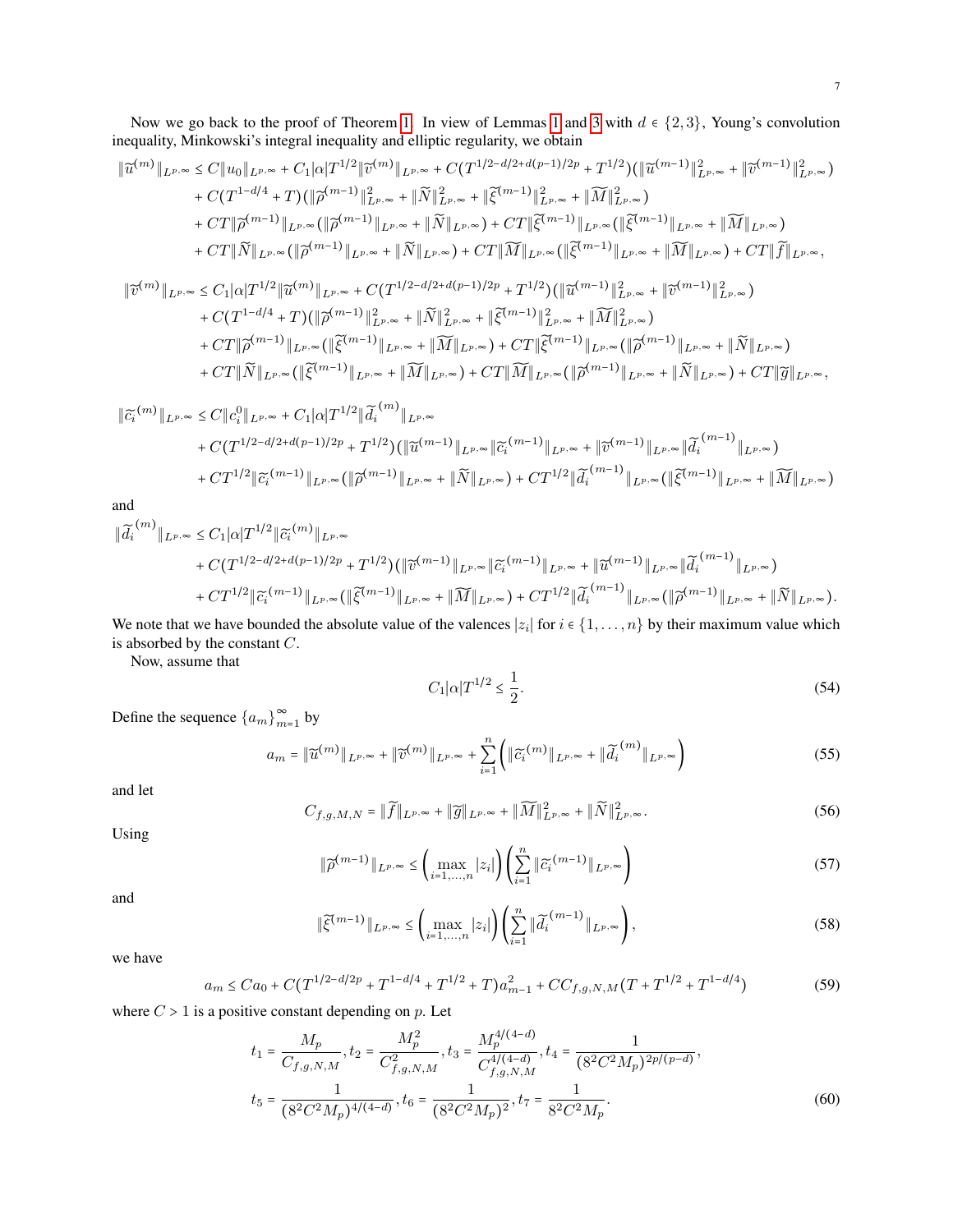and let

$$
T_1 = \min\{t_1, t_2, t_3, t_4, t_5, t_6, t_7\}.
$$
\n(61)

An inductive argument gives

<span id="page-7-0"></span>
$$
a_m \le 8CM_p \tag{62}
$$

for all  $m \geq 1$  and for all  $0 < T < T_1$ .

Therefore, if  $y = \alpha t$  satisfies [\(54\)](#page-6-0), that is

<span id="page-7-1"></span>
$$
\left|\frac{y}{t}\right| \le \frac{1}{2T^{1/2}C_1},\tag{63}
$$

then

$$
||u^{(m)}(\cdot,y,t)||_{L^{p,\infty}} + ||v^{(m)}(\cdot,y,t)||_{L^{p,\infty}} + \sum_{i=1}^{n} (||c_i^{(m)}(\cdot,y,t)||_{L^{p,\infty}} + ||d_i^{(m)}(\cdot,y,t)||_{L^{p,\infty}}) \leq 8CM_p
$$
 (64)

provided that  $T \in (0, T_1)$ . We note that [\(63\)](#page-7-0) determines the domain of analyticity  $\mathcal{D}_t$ .

Finally, we show that the sequence  $(u^{(m)}, c_1^{(m)}, \ldots, c_n^{(m)})$  is a contraction. From equations [\(13\)](#page-2-0) and [\(15\)](#page-2-1), we have

$$
\|u^{(m)} - u^{(m-1)}\|_{L^{p,\infty}} \le C(T^{1/2 - d/2p} + T^{1/2}) (\|u^{(m-1)}\|_{L^{p,\infty}} + \|u^{(m-2)}\|_{L^{p,\infty}}) \|u^{(m-1)} - u^{(m-2)}\|_{L^{p,\infty}} + CT^{1-d/4} (\|\rho^{(m-1)}\|_{L^{p,\infty}} + \|\rho^{(m-2)}\|_{L^{p,\infty}} + \|N\|_{L^{p,\infty}}) \|\rho^{(m-1)} - \rho^{(m-2)}\|_{L^{p,\infty}} + CT (\|\rho^{(m-1)}\|_{L^{p,\infty}} + \|\rho^{(m-2)}\|_{L^{p,\infty}}) \|\rho^{(m-1)} - \rho^{(m-2)}\|_{L^{p,\infty}} + CT \|N\|_{L^{p,\infty}} \|\rho^{(m-1)} - \rho^{(m-2)}\|_{L^{p,\infty}}
$$
\n(65)

and

$$
\|c_i^{(m)} - c_i^{(m-1)}\|_{L^{p,\infty}} \le C(T^{1/2 - d/2p} + T^{1/2}) \|c_i^{(m-1)}\|_{L^{p,\infty}} \|u^{(m-1)} - u^{(m-2)}\|_{L^{p,\infty}} + C(T^{1/2 - d/2p} + T^{1/2}) \|u^{(m-2)}\|_{L^{p,\infty}} \|c_i^{(m-1)} - c_i^{(m-2)}\|_{L^{p,\infty}} + CT^{1/2} \|\rho^{(m-1)} + N\|_{L^{p,\infty}} \|c_i^{(m-1)} - c_i^{(m-2)}\|_{L^{p,\infty}} + CT^{1/2} \|c_i^{(m-2)}\|_{L^{p,\infty}} \|\rho^{(m-1)} - \rho^{(m-2)}\|_{L^{p,\infty}}.
$$
 (66)

Define the sequence  ${b_m}_{m=1}^{\infty}$  by

$$
b_m = (u^{(m)}, c_1^{(m)}, \dots, c_n^{(m)}).
$$
\n(67)

In view of [\(64\)](#page-7-1), there exists  $T_0 \in (0, T_1]$  depending on  $p, M_p, f, N$  and the parameters of the problem such that

$$
||b_m||_{L^{p,\infty}} \le \frac{1}{2} ||b_{m-1}||_{L^{p,\infty}},
$$
\n(68)

holds for all  $t \in (0, T_0)$  and  $(x, y) \in \mathcal{D}_t$ . This shows that  $\{b_m\}_{m=1}^{\infty}$  is a contraction and converges to  $S = (u, c_1, \ldots, c_n)$ .<br>The feat that  $S$  is a legal analytic solution of the Newet Planal, Navier Stelses sy The fact that S is a local analytic solution of the Nernst-Planck-Navier-Stokes system  $(7)$  follows from [\(64\)](#page-7-1).

**Remark [1](#page-1-2).** We note that Theorem 1 holds in any dimension  $d \geq 2$ . The restriction  $d \in \{2,3\}$  is only needed in our *stated version of Lemmas [2](#page-4-1) and [3](#page-5-0) but can be removed. Indeed, letting*

<span id="page-7-2"></span>
$$
r \in \left(1, \frac{d}{d-2}\right),\tag{69}
$$

*the* L r *norm of the periodic heat kernel can be bounded by*

$$
\|\Gamma(\cdot,t)\|_{L^r} \le C \left( \int t^{-\frac{rd}{2}} e^{-\frac{r|x|^2}{4t}} dx \right)^{1/r} \le Ct^{-\frac{d(r-1)}{2r}} \left( \int t^{-d/2} e^{-\frac{r|x|^2}{4t}} dx \right)^{1/r} \tag{70}
$$

when  $0 < t < 1$ *, which yields the bound* 

$$
\|\Gamma(\cdot,t)\|_{L^r} \le Ct^{-\frac{d(r-1)}{2r}} + C\tag{71}
$$

*for any* <sup>t</sup> <sup>&</sup>gt; <sup>0</sup>*. Using this latter estimate, we can generalize Lemma [3](#page-5-0) to higher dimensions. The only required modification would be an equivalent bound of the estimate* [\(53\)](#page-5-1) *in term of the* L r *norm of the heat kernel for a suitable*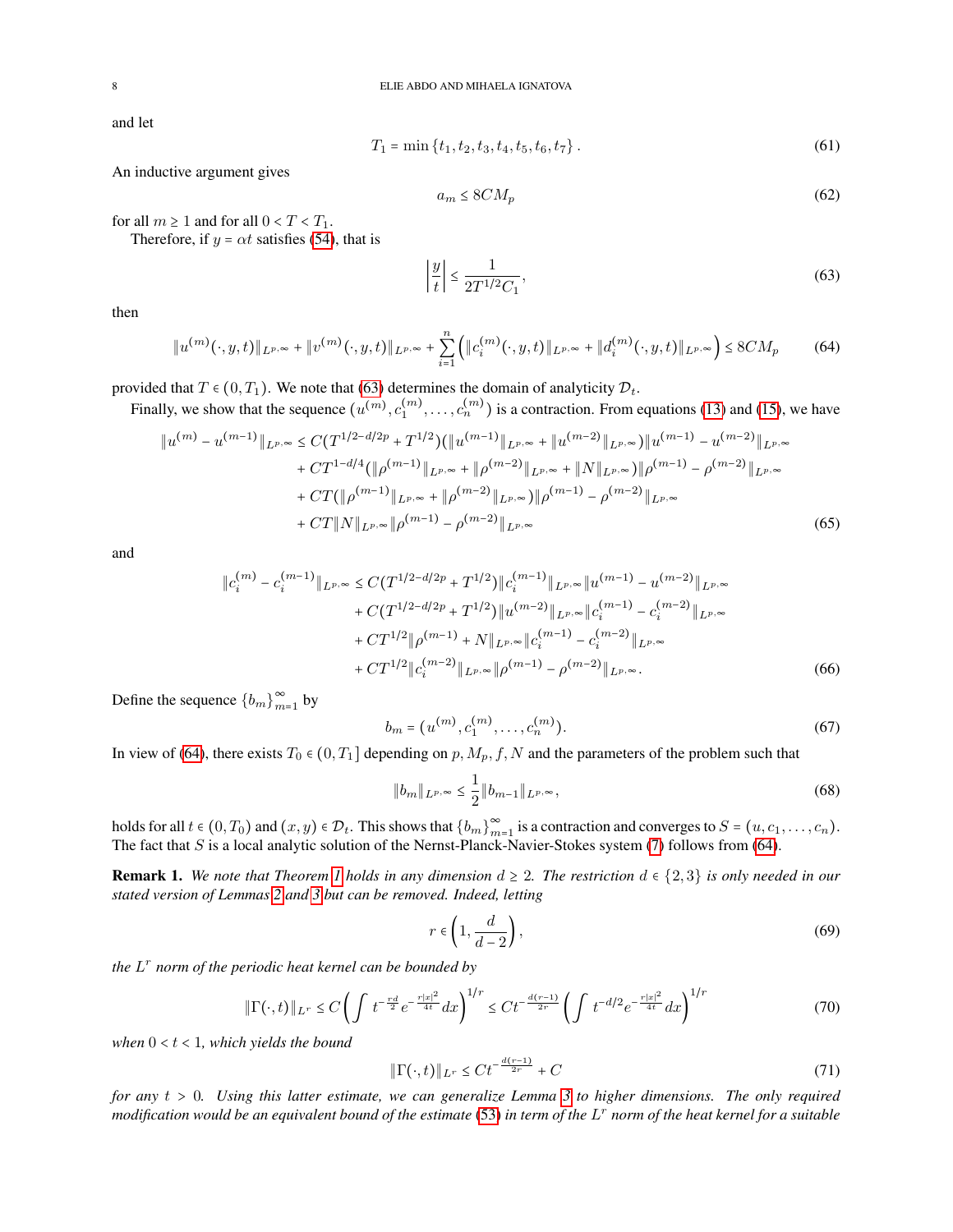r *satisfying* [\(69\)](#page-7-2)*. However,* ∥B∥<sup>L</sup><sup>p</sup> *can be estimated as*

$$
||B||_{L^p} \le c||\widetilde{\rho}^{(m)}(\cdot,s) + \widetilde{N}(\cdot,s)||_{L^p} ||\nabla \widetilde{\Phi}^{(m)}(\cdot,s)||_{L^{r'}} ||\Gamma(\cdot,t-s)||_{L^r}
$$
  

$$
\le c(||\widetilde{\rho}^{(m)}||^2 \qquad ||\widetilde{N}||^2 \qquad ||\Gamma(\cdot,t-s)||_{L^r}
$$
 (72)

$$
\leq c \left( \|\widetilde{\rho}^{(m)}\|_{L^{p,\infty}}^2 + \|\widetilde{N}\|_{L^{p,\infty}}^2 \right) \|\Gamma(\cdot, t-s)\|_{L^r} \tag{72}
$$

$$
\leq c \left( Ct^{-\frac{d(r-1)}{2r}} + C\right) \left( \|\widetilde{\rho}^{(m)}\|_{L^{p,\infty}}^2 + \|\widetilde{N}\|_{L^{p,\infty}}^2 \right) \tag{73}
$$

*where* r ′ *is the Holder conjugate exponent of ¨* r*. Here we have used the elliptic regularity estimate*

$$
\|\nabla\widetilde{\Phi}^{(m)}\|_{L^{r'}} \le C \|\widetilde{\rho}^{(m)} + \widetilde{N}\|_{L^p}
$$
\n(74)

*where p is as defined in the statement of Lemma [3.](#page-5-0) The fact that the power*  $\frac{d(r-1)}{2r}$  *is less than one allows us to integrate* ∥B∥<sup>L</sup><sup>p</sup> *in time from* 0 *to* t *yielding similar estimate to* [\(48\)](#page-5-2)*.*

<span id="page-8-2"></span>**Remark 2.** We note that the solution  $(u(x,t), c_1(x,t), \ldots, c_n(x,t))$  is infinitely differentiable in the space variable *for any time*  $t \in (0, T_0)$ *. Moreover, the solution obeys* 

$$
u \in L^{\infty}(0, T_0; L^2) \cap L^2(0, T_0; H^1)
$$
\n(75)

*and*

$$
c_i \in L^{\infty}(0, T_0; L^2) \cap L^2(0, T_0; H^1)
$$
\n(76)

*for all* <sup>i</sup> <sup>∈</sup> {1, . . . , n}*. The proof is based on energy methods, and follows from considerations we are presenting in the next sections.*

## 3. EXTENSION OF THE LOCAL ANALYTIC SOLUTION IN 2D

<span id="page-8-0"></span>Let H be the subspace of  $L^2$  consisting of periodic, divergence free, mean zero vector fields.

**Definition 1.** A solution  $(u, c_1, \ldots, c_n)$  of [\(7\)](#page-1-1) is said to be a weak solution on  $[0, T]$  if

$$
u \in L^{\infty}(0, T; H) \cap L^{2}(0, T; H^{1} \cap H), \tag{77}
$$

$$
c_i \in L^{\infty}(0, T; L^2) \cap L^2(0, T; H^1)
$$
\n
$$
(78)
$$

*for all*  $i \in \{1, \ldots, n\}$ *, and*  $(u, c_1, \ldots, c_n)$  *solves* [\(7\)](#page-1-1) *in the sense of distributions.* 

<span id="page-8-3"></span>**Theorem 2.** *(Local Solution in 2D) Let*  $d = 2$ *. Let*  $u_0 \in L^2$  *be divergence free and have mean zero. Let*  $c_i(0) \in L^2$  *for*  $c_i(1)$  and  $r$  and  $r$  and  $r$  and  $r$  and  $r$  and  $r$  and  $r$  and  $r$  and  $r$  and  $r$  an *all*  $i \in \{1, \ldots, n\}$ . Then there exists a positive time  $T_2$  depending on the initial data and the parameters of the problem *such that the system* [\(7\)](#page-1-1) *has a unique weak solution on*  $[0, T_2]$ *.* 

**Proof:** We provide a priori bounds. For each  $i \in \{1, \ldots, n\}$ , we take the  $L^2$  inner product of the equation obeyed by  $c_i$  with  $c_i$ , to obtain

$$
\frac{1}{2}\frac{d}{dt}\|c_i\|_{L^2}^2 + D_i \|\nabla c_i\|_{L^2}^2 = -D_i \int_{\mathbb{T}^2} z_i c_i \nabla \Phi \cdot \nabla c_i.
$$
\n(79)

In view of elliptic regularity and Gagliardo-Nirenberg's inequality, we have

$$
\|\nabla\Phi\|_{L^{\infty}} \le C \|\rho + N\|_{L^{3}} \le C \|\rho + N\|_{L^{2}}^{2/3} \|\nabla(\rho + N)\|_{L^{2}}^{1/3}
$$
  

$$
\le C \left\{ \sum_{j=1}^{n} \|c_{j}\|_{L^{2}}^{2/3} + \|N\|_{L^{2}}^{2/3} \right\} \left\{ \sum_{k=1}^{n} \|\nabla c_{k}\|_{L^{2}}^{1/3} + \|\nabla N\|_{L^{2}}^{1/3} \right\}
$$
(80)

and thus

$$
\left| \int_{\mathbb{T}^2} z_i c_i \nabla \Phi \cdot \nabla c_i \right| \le C \left\{ \sum_{j=1}^n \|c_j\|_{L^2}^{2/3} + \|N\|_{L^2}^{2/3} \right\} \left\{ \sum_{k=1}^n \|\nabla c_k\|_{L^2}^{1/3} + \|\nabla N\|_{L^2}^{1/3} \right\} \|c_i\|_{L^2} \|\nabla c_i\|_{L^2}
$$
(81)

by Hölder's inequality. Adding the differential inequalities obtained for each ionic concentration and applying Young's inequality, we have

<span id="page-8-1"></span>
$$
\frac{d}{dt}\left\{\sum_{i=1}^{n} \|c_i\|_{L^2}^2\right\} + \sum_{i=1}^{n} D_i \|\nabla c_i\|_{L^2}^2 \le C \sum_{i=1}^{n} \|c_i\|_{L^2}^5 + C_N
$$
\n(82)

where  $C_N$  is some positive constant depending on the added charge density  $N$ , the parameters of the problem, and some universal constants. Now, we take the  $L^2$  inner product of the equation obeyed by u with u to obtain

$$
\frac{1}{2}\frac{d}{dt}\|u\|_{L^2}^2 + \nu \|\nabla u\|_{L^2}^2 = \int_{\mathbb{T}^2} f u - \int_{\mathbb{T}^2} (\rho + N)\nabla \Phi u.
$$
\n(83)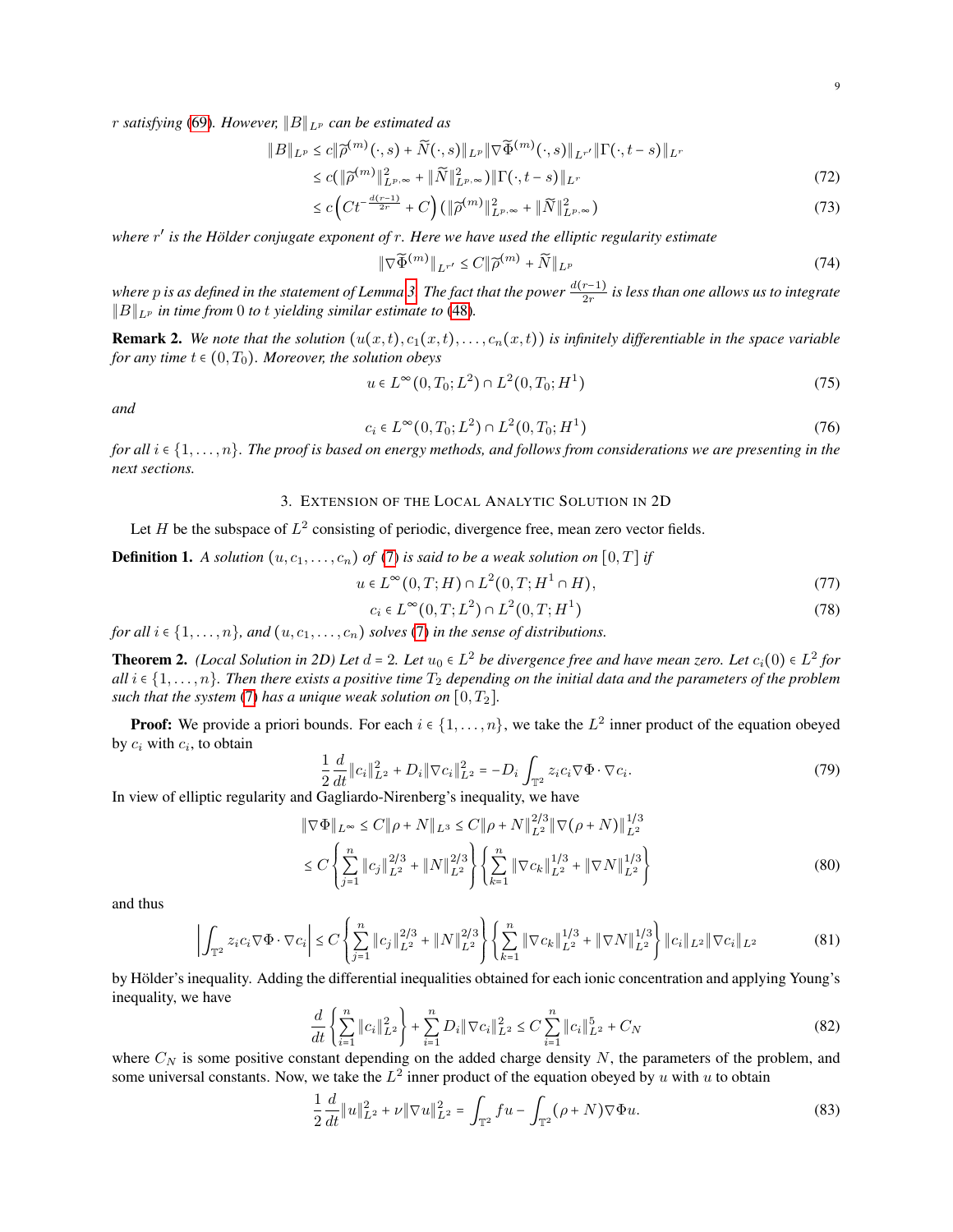We estimate

$$
\left| \int_{\mathbb{T}^2} (\rho + N) \nabla \Phi u \right| \le \|\rho + N\|_{L^2} \|\nabla \Phi\|_{L^\infty} \|u\|_{L^2} \le C \|\rho + N\|_{L^2}^{5/3} \|\nabla (\rho + N)\|_{L^2}^{1/3} \|u\|_{L^2}
$$
  

$$
\le C \left\{ \sum_{j=1}^n \|c_j\|_{L^2}^{5/3} + \|N\|_{L^2}^{5/3} \right\} \left\{ \sum_{k=1}^n \|\nabla c_k\|_{L^2}^{1/3} + \|\nabla N\|_{L^2}^{1/3} \right\} \|\nabla u\|_{L^2}
$$
 (84)

by Hölder's inequality, elliptic regularity, Gagliardo-Nirenberg's inequality and Poincaré's inequality. This gives the differential inequality

<span id="page-9-0"></span>
$$
\frac{d}{dt}||u||_{L^{2}}^{2} + \nu ||\nabla u||_{L^{2}}^{2} \le C||f||_{L^{2}}^{2} + \sum_{i=1}^{n} \frac{D_{i}}{2}||\nabla c_{i}||_{L^{2}}^{2} + C\sum_{i=1}^{n}||c_{i}||_{L^{2}}^{5} + C_{N}.
$$
\n(85)

Adding [\(82\)](#page-8-1) and [\(85\)](#page-9-0), we obtain

$$
\frac{d}{dt}\left\{\|u\|_{L^2}^2 + \sum_{i=1}^n \|c_i\|_{L^2}^2\right\} + \sum_{i=1}^n \frac{D_i}{2} \|\nabla c_i\|_{L^2}^2 + \nu \|\nabla u\|_{L^2}^2 \le C \sum_{i=1}^n \|c_i\|_{L^2}^5 + C_{N,f}.\tag{86}
$$

This estimate applied to Galerkin approximations, use of the Aubin-Lions lemma and passage to the limit yields weak solutions.

For uniqueness, suppose  $(u_1, c_1^1, \ldots, c_n^1)$  and  $(u_2, c_1^2, \ldots, c_n^2)$  are two weak solutions of the NPNS system [\(7\)](#page-1-1) with initial data  $u_1(0) = u_2(0), c_i^1(0) = c_i^2(0)$  for all  $i = 1, ..., n$ . Let  $u = u_1 - u_2, c_i = c_i^1 - c_i^2$  for  $i = 1, ..., n, \rho = \rho_1 - \rho_2$ and  $\Phi = \Phi_1 - \Phi_2$ . Then  $(u, c_1, \dots, c_n)$  obeys the system

<span id="page-9-1"></span>
$$
\begin{cases}\n\partial_t u + u \cdot \nabla u_1 + u_2 \cdot \nabla u + \nabla (p_1 - p_2) = \nu \Delta u - N \nabla \Phi - \rho \nabla \Phi_1 - \rho_2 \nabla \Phi \\
\nabla \cdot u = 0 \\
\rho = z_1 c_1 + \dots + z_n c_n \\
-\epsilon \Delta \Phi = \rho \\
\partial_t c_i + u \cdot \nabla c_i^1 + u_2 \cdot \nabla c_i = D_i \Delta c_i + D_i \nabla \cdot (z_i c_i \nabla \Phi_1) + D_i \nabla \cdot (z_i c_i^2 \nabla \Phi), \quad i = 1, \dots, n.\n\end{cases} (87)
$$

We take the  $L^2$  inner product of the u and  $c_i$  equations in [\(87\)](#page-9-1) with u and  $c_i$  respectively, we add the resulting equations and we obtain

$$
\frac{1}{2} \frac{d}{dt} \left\{ \|u\|_{L^2}^2 + \sum_{i=1}^n \|c_i\|_{L^2}^2 \right\} + \nu \|\nabla u\|_{L^2}^2 + \sum_{i=1}^n D_i \|\nabla c_i\|_{L^2}^2
$$
\n
$$
= -\int_{\mathbb{T}^2} (u \cdot \nabla u_1) \cdot u - \int_{\mathbb{T}^2} N \nabla \Phi \cdot u - \int_{\mathbb{T}^2} \rho \nabla \Phi_1 \cdot u - \int_{\mathbb{T}^2} \rho_2 \nabla \Phi \cdot u
$$
\n
$$
- \int_{\mathbb{T}^2} \sum_{i=1}^n (u \cdot \nabla c_i^1) c_i - \int_{\mathbb{T}^2} \sum_{i=1}^n D_i (z_i c_i \nabla \Phi_1) \cdot \nabla c_i - \int_{\mathbb{T}^2} \sum_{i=1}^n D_i (z_i c_i^2 \nabla \Phi) \cdot \nabla c_i.
$$
\n(88)

In view of Ladyzhenskaya's interpolation inequality applied to the mean zero function  $u$ , we have

$$
\left| \int_{\mathbb{T}^2} (u \cdot \nabla u_1) \cdot u \right| \le C \|u\|_{L^2} \|\nabla u\|_{L^2} \|\nabla u_1\|_{L^2}.
$$
 (89)

Using the continuous embedding  $H^1 \subset L^6$ , we bound

$$
\left| \int_{\mathbb{T}^2} N \nabla \Phi \cdot u \right| \leq \| N \|_{L^3} \| \nabla \Phi \|_{L^6} \| u \|_{L^2} \leq C \| N \|_{L^3} \| \rho \|_{L^2} \| u \|_{L^2}.
$$
\n(90)

We estimate

$$
\left| \int_{\mathbb{T}^2} \rho \nabla \Phi_1 \cdot u \right| \leq \|\nabla \Phi_1\|_{L^\infty} \|\rho\|_{L^2} \|u\|_{L^2} \leq C \|\nabla \rho_1 + \nabla N\|_{L^2} \|\rho\|_{L^2} \|u\|_{L^2}
$$
\n(91)

in view of elliptic regularity  $\|\nabla \Phi_1\|_{L^{\infty}} \leq C \|\rho_1 + N\|_{L^3}$ , the Gagliardo-Nirenberg interpolation inequality and the Poincaré inequality applied to the mean zero function  $\rho_1 + N$ . Using the fact that  $\|\nabla \Phi\|_{L^6} \le C \|\rho\|_{L^2}$ , we have

$$
\left| \int_{\mathbb{T}^2} \rho_2 \nabla \Phi \cdot u \right| \le C \| \rho_2 \|_{L^2}^{2/3} \left( \| \rho_2 \|_{L^2}^{1/3} + \| \nabla \rho_2 \|_{L^2}^{1/3} \right) \| \rho \|_{L^2} \| u \|_{L^2}.
$$
\n(92)

Now, we use Hölder's inequality with exponents  $2, 4, 4$  and Ladyzhenskaya's inequality applied to the mean zero functions  $u$  and  $c_i$  to estimate

$$
\left| \int_{\mathbb{T}^2} \sum_{i=1}^n (u \cdot \nabla c_i^1) c_i \right| \leq C \sum_{i=1}^n \|\nabla c_i^1\|_{L^2} \|c_i\|_{L^2}^{1/2} \|\nabla c_i\|_{L^2}^{1/2} \|u\|_{L^2}^{1/2} \|\nabla u\|_{L^2}^{1/2}.
$$
\n
$$
(93)
$$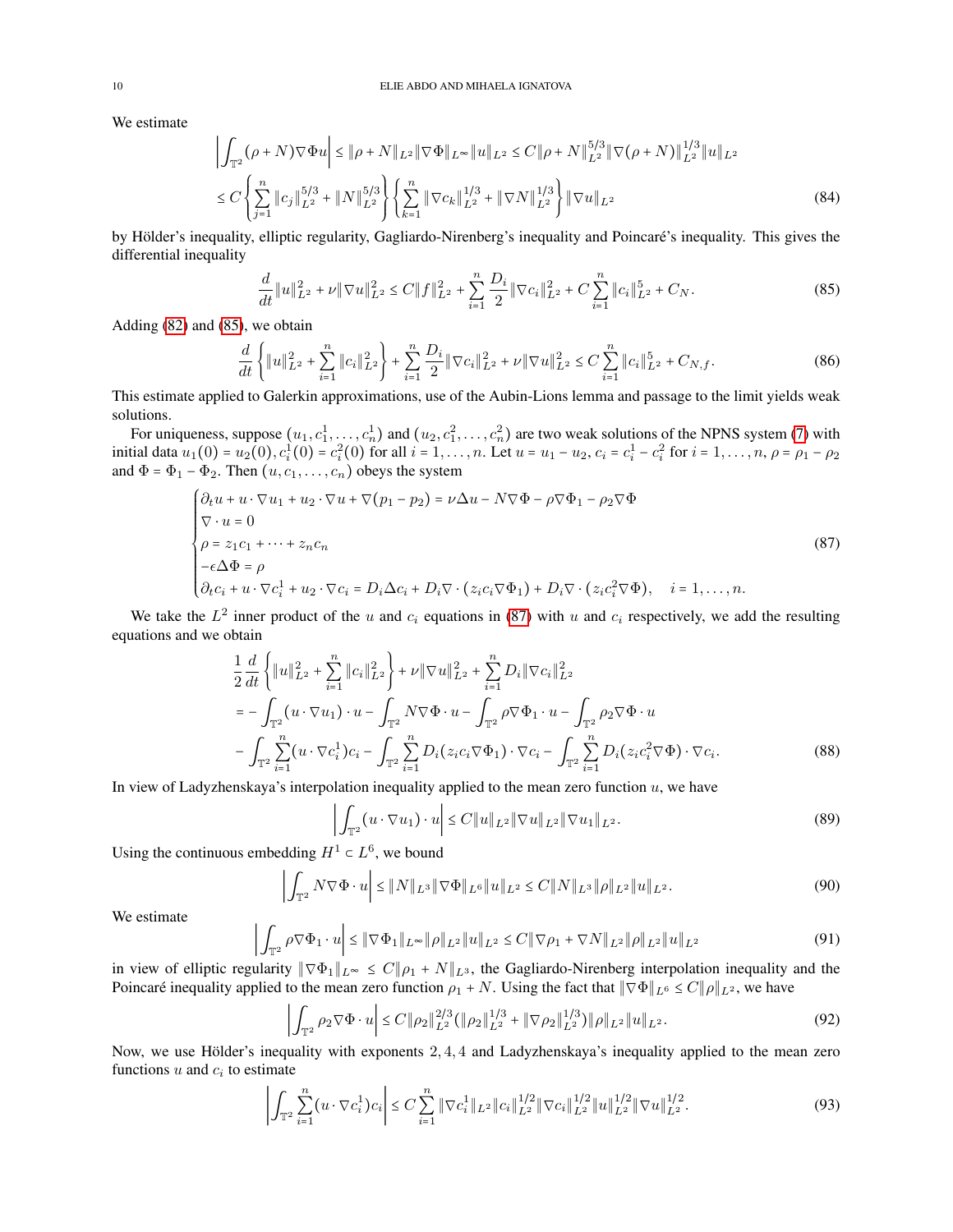Since  $\rho_1 + N$  has mean zero, the Gagliardo-Nirenberg and Poincaré inequalities give the bound

$$
\left| \int_{\mathbb{T}^2} \sum_{i=1}^n D_i(z_i c_i \nabla \Phi_1) \cdot \nabla c_i \right| \leq C \sum_{i=1}^n \|\nabla \rho_1 + \nabla N\|_{L^2} \|c_i\|_{L^2} \|\nabla c_i\|_{L^2}.
$$
\n(94)

Finally, we estimate

$$
\left| \int_{\mathbb{T}^2} \sum_{i=1}^n D_i(z_i c_i^2 \nabla \Phi) \cdot \nabla c_i \right| \le C \|c_i^2\|_{L^3} \|\nabla \Phi\|_{L^6} \|\nabla c_i\|_{L^2} \le C \|c_i^2\|_{L^2}^{2/3} (\|c_i^2\|_{L^2}^{1/3} + \|\nabla c_i^2\|_{L^2}^{1/3}) \|\rho\|_{L^2} \|\nabla c_i\|_{L^2}.
$$
 (95)

Let

$$
M(t) = \|u\|_{L^2}^2 + \sum_{i=1}^n \|c_i\|_{L^2}^2.
$$
 (96)

Then  $M(t)$  obeys the differential inequality

$$
M'(t) \le CK(t)M(t) \tag{97}
$$

where

$$
K(t) = \|\nabla u_1\|_{L^2}^2 + \sum_{i=1}^n \left\{ \|c_i^2\|_{L^2}^2 + \|\nabla c_i^1\|_{L^2}^2 + \|\nabla c_i^2\|_{L^2}^2 \right\} + C_N. \tag{98}
$$

This gives uniqueness.

**Remark 3.** *The uniqueness of the weak solution together with Remark* [2](#page-8-2) *implies its analyticity on*  $(0, \min\{T_0, T_2\})$ *, provided that the initial data is in*  $L^p(\mathbb{T}^2)$  *for some*  $p > 2$ *.* 

**Definition 2.** A solution  $(u, c_1, \ldots, c_n)$  of [\(7\)](#page-1-1) is said to be a strong solution on  $[0, T]$  if

$$
u \in L^{\infty}(0,T;H^1 \cap H) \cap L^2(0,T;H^2 \cap H)
$$
\n
$$
(99)
$$

*and*

$$
c_i \in L^{\infty}(0, T; H^1) \cap L^2(0, T; H^2)
$$
\n(100)

*for all*  $i \in \{1, ..., n\}$ *.* 

<span id="page-10-0"></span>**Proposition 1.** Let  $d = 2$ . Let  $u_0 \in H^1$  be divergence free and have mean zero. Let  $c_i(0) \in H^1$  for all  $i \in \{1, \ldots, n\}$ . *Suppose*  $(u, c_1, \ldots, c_n)$  *solves the system* [\(7\)](#page-1-1) *on*  $[0, T]$  *in the sense of distributions and obeys* 

<span id="page-10-1"></span>
$$
\int_{0}^{T} \left( \|c_1(t)\|_{L^2}^3 + \dots + \|c_n(t)\|_{L^2}^3 \right) dt < \infty. \tag{101}
$$

*Then*  $(u, c_1, \ldots, c_n)$  *is unique on*  $[0, T]$  *and is a strong solution of* [\(7\)](#page-1-1) *on*  $[0, T]$ *. If, in addition,*  $c_i(0) \ge 0$  *for*  $i \in \{1, \ldots, n\}$ , then  $c_i(x, t) \ge 0$  for a.e.  $x \in \mathbb{T}^2$  and for all  $t \in [0, T]$ .

Proof: The differential inequality [\(82\)](#page-8-1) implies that

$$
\frac{d}{dt}\left\{\sum_{i=1}^{n}||c_{i}||_{L^{2}}^{2}\right\} + \sum_{i=1}^{n}D_{i}||\nabla c_{i}||_{L^{2}}^{2} \leq C\left(\sum_{i=1}^{n}||c_{i}||_{L^{2}}^{3}\right)\sum_{i=1}^{n}||c_{i}||_{L^{2}}^{2} + C_{N}
$$
\n(102)

and thus  $c_i \in L^{\infty}(0, T; L^2) \cap L^2(0, T; H^1)$  for all  $i \in \{1, ..., n\}$ . Integrating [\(85\)](#page-9-0) in time from 0 to t, we conclude that  $u \in L^{\infty}(0,T; L^2) \cap L^2(0,T; H^1)$ . This implies that  $(u, c_1, \ldots, c_n)$  is unique.

Now we upgrade the regularity of the solution. We take the  $L^2$  inner product of the u-equation in [\(7\)](#page-1-1) with  $-\Delta u$ . We use the fact that  $tr(M^T M^2) = 0$  where M is the 2 by 2 traceless matrix with entries  $M_{ij} = \frac{\partial u_i}{\partial x_j}$ . We obtain the equation

$$
\frac{1}{2}\frac{d}{dt}\|\nabla u\|_{L^{2}}^{2} + \nu \|\Delta u\|_{L^{2}}^{2} = -\int_{\mathbb{T}^{2}} f \cdot \Delta u + \int_{\mathbb{T}^{2}} (\rho + N) \nabla \Phi \cdot \Delta u.
$$
\n(103)

In view of the elliptic regularity  $\|\nabla \Phi\|_{L^{\infty}} \leq C \|\rho + N\|_{L^4}$  and Ladyzhenskaya's interpolation inequality applied to the mean zero function  $\rho + N$ , we estimate

$$
\left| \int_{\mathbb{T}^2} (\rho + N) \nabla \Phi \cdot \Delta u \right| \le C \| \Delta u \|_{L^2} \| \rho + N \|_{L^2}^{3/2} \| \nabla \rho + \nabla N \|_{L^2}^{1/2}.
$$
 (104)

Using Young's inequality, we obtain the differential inequality

$$
\frac{d}{dt} \|\nabla u\|_{L^2}^2 + \nu \|\Delta u\|_{L^2}^2 \le C \|f\|_{L^2}^2 + C \|\rho + N\|_{L^2}^3 \|\nabla \rho + \nabla N\|_{L^2}
$$
\n(105)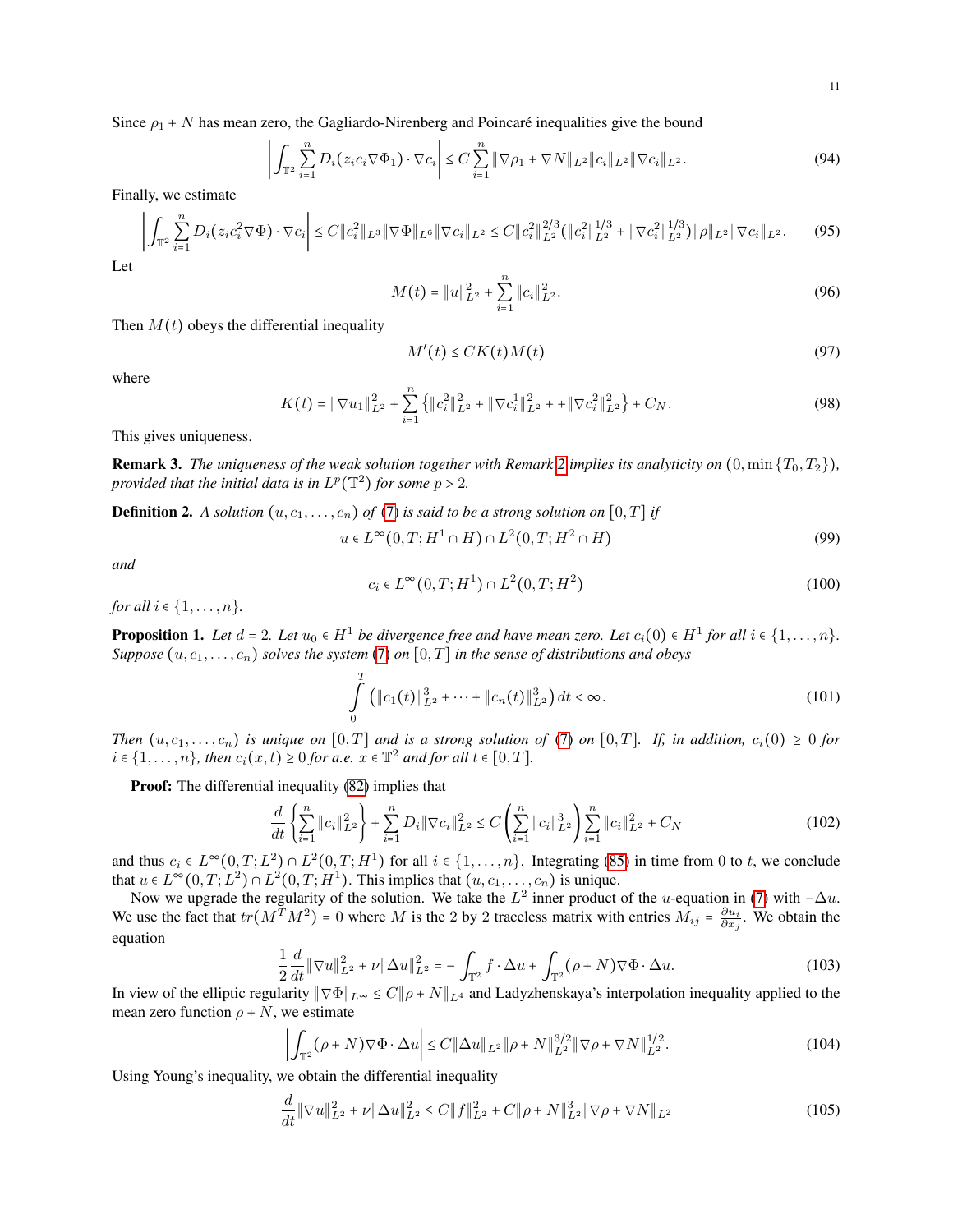and we conclude that  $u \in L^{\infty}(0,T; H^1) \cap L^2(0,T; H^2)$ . Finally, we take the  $L^2$  inner product of the  $c_i$ -equation in [\(7\)](#page-1-1) with  $-\Delta c_i$  to obtain

$$
\frac{1}{2}\frac{d}{dt}\|\nabla c_i\|_{L^2}^2 + D_i\|\nabla c_i\|_{L^2}^2 = -D_i \int_{\mathbb{T}^2} z_i (\nabla c_i \cdot \nabla \Phi) \Delta c_i - D_i \int_{\mathbb{T}^2} z_i c_i \Delta \Phi \Delta c_i.
$$
\n(106)

In view of elliptic regularity and Ladyzhenskaya's inequality, we estimate

$$
\left| \int_{\mathbb{T}^2} D_i z_i (\nabla c_i \cdot \nabla \Phi) \Delta c_i \right| \leq C \| \Delta c_i \|_{L^2} \| \nabla c_i \|_{L^2} \| \rho + N \|_{L^2}^{1/2} \| \nabla \rho + \nabla N \|_{L^2}^{1/2}.
$$
 (107)

Using in addition the Poincaré inequality applied to the mean zero function  $\rho + N$ , we have

$$
\left| \int_{\mathbb{T}^2} D_i z_i c_i \Delta \Phi \Delta c_i \right| \leq C \|\Delta c_i\|_{L^2} \|c_i\|_{L^2}^{1/2} \left( \|c_i\|_{L^2}^{1/2} + \|\nabla c_i\|_{L^2}^{1/2} \right) \|\nabla \rho + \nabla N\|_{L^2}.
$$
\n(108)

We obtain the differential inequality

$$
\frac{d}{dt} \sum_{i=1}^{n} \|\nabla c_{i}\|_{L^{2}}^{2} + \sum_{i=1}^{n} D_{i} \|\Delta c_{i}\|_{L^{2}}^{2} \leq C \sum_{i=1}^{n} \|c_{i}\|_{L^{2}}^{4} + C \left(\sum_{i=1}^{n} \|\nabla c_{i}\|_{L^{2}}^{2}\right)^{2} + C_{N}
$$
\n(109)

and thus  $c_i \in L^{\infty}(0,T;H^1) \cap L^2(0,T;H^2)$  for all  $i \in \{1,\ldots,n\}$ . The nonnegativity of the ionic concentrations for all<br>positive times follows from the feat that the initial expectations are perpendixing and the resultati positive times follows from the fact that the initial concentrations are nonnegative and the regularity of solutions (see [\[2\]](#page-18-2)). This completes the proof of Proposition [1.](#page-10-0)

**Remark 4.** We note that Theorem [2](#page-8-3) guarantees the existence of a time  $T > 0$  such that a weak solution exists on  $[0, T]$ *and satisfies condition* [\(101\)](#page-10-1)*.*

The following proposition will be used to extend the local weak solution on [0, T<sub>2</sub>] into a strong solution on [0, T] for any  $T > 0$ .

<span id="page-11-0"></span>**Proposition 2.** Let  $d = 2$  and  $T > 0$ . Let  $u_0 \in L^2$  be divergence free and have mean zero. Let  $c_i(0) \in L^2$  for all<br>i.e.  $(1, u_0)$ , Summer (*i.e. s.g.)* subset (7) as [0, T] in the summer of distributions and that  $c(u,$  $i \in \{1,\ldots,n\}$ . Suppose  $(u, c_1,\ldots,c_n)$  solves [\(7\)](#page-1-1) on [0, T] in the sense of distributions such that  $c_i(x,t) \geq 0$  for a.e.  $x \in \mathbb{T}^2$  and for all  $t \in [0, T]$ . Then there exists a positive constant  $\Gamma > 0$  depending on the initial data, the time T, and *the parameters of the problems such that*

$$
\sup_{0 \le t \le T} \|u(t)\|_{L^2} + \sup_{0 \le t \le T} \sum_{i=1}^n \|c_i(t)\|_{L^2} \le \Gamma
$$
\n(110)

*holds.*

The proof of Proposition [2](#page-11-0) is based on [\[2\]](#page-18-2) and is presented in Appendix A. We obtain the following extension theorem:

<span id="page-11-1"></span>**Theorem 3.** *(Global analytic solution in 2D) Let*  $d = 2$ *. Let*  $T > 0$ *. Let*  $u_0 \in H^1$  *be divergence free and have mean*<br>  $\mathbf{u}_0 \in H^1$  (a)  $\mathbf{u}_1 \in (0)$  is  $H^1$  for all i.e.  $(1, u_0)$ . Then there with a miner str *zero.* Let  $c_i(0) \in H^1$  for all  $i \in \{1, ..., n\}$ . Then there exists a unique strong analytic solution  $\mathcal{S} = (u, c_1, ..., c_n)$  on<br>[0. T] Managuar for guy n > 2. the  $L^p(\mathbb{T}^2)$  name of S is uniformly have ded in time by a s [0, T]. Moreover, for any  $p > 2$ , the  $L^p(\mathbb{T}^2)$  norm of S is uniformly bounded in time by a constant depending only on<br>the initial data  $p$ , the fixed time  $T$  and the parameters of the problem. *the initial data,* p*, the fixed time* T *and the parameters of the problem.*

**Proof:** The existence of a unique strong solution S on  $[0, T]$  follows from Theorem [2](#page-8-3) and Propositions [1](#page-10-0) and [2.](#page-11-0)

Now, fix  $p > 2$ . Since  $u_0, c_i(0) \in H^1$ , then  $u_0, c_i(0) \in L^p$  in view of the continuous Sobolev embedding  $H^1(\mathbb{T}^2)$ Now, IIX  $p > 2$ . Since  $u_0, c_i(0) \in H^2$ , then  $u_0, c_i(0) \in L^p$  in view of the continuous Sobolev embedding  $H^2(\mathbb{I}^2) \subset L^p(\mathbb{T}^2)$ . Thus, by Theorem [1,](#page-1-2) there exists a time  $T_0 > 0$  and a solution  $S' = (\tilde{u}, \tilde{c}_1, ..., \til$ NPNS system [\(7\)](#page-1-1) such that the solution S' is analytic on  $(0, T_0)$ . By Remark [2,](#page-8-2) S' is a weak solution on  $(0, T_0)$ , and by the uniqueness of weak solutions, we conclude that  $S = S'$  on  $(0, T_0)$ . In view of Proposition [1,](#page-10-0) we have that the  $H^1(\mathbb{T}^2)$  norm and have the  $H^1(\mathbb{T}^2)$  norm of the solution S is uniformly have ded in time the  $H^1(\mathbb{T}^2)$  norm and hence the  $L^p(\mathbb{T}^2)$  norm of the solution S is uniformly bounded in time by some constant that depends only on the initial data, the fixed time  $T > 0$  and the parameters of the problem. This allows us to extend the analyticity and the uniform  $L^p$  boundedness properties of the local solution from the time interval  $(0, T_0)$  into the interval  $(0, T)$  by repeated application of Theorem [1.](#page-1-2)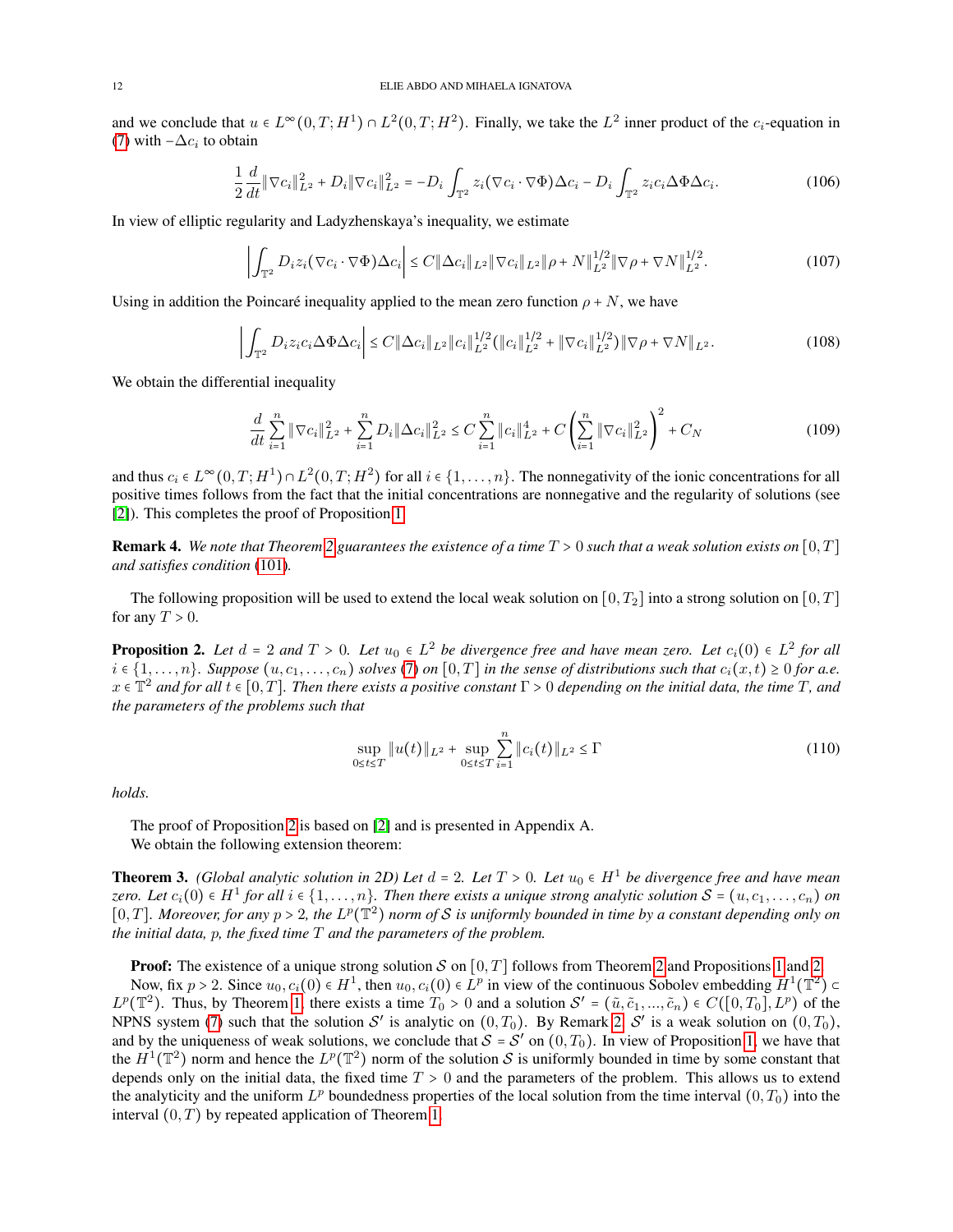### 4. EXTENSION OF THE LOCAL ANALYTIC SOLUTION IN 3D

<span id="page-12-0"></span>**Theorem 4.** *(Local Solution in 3D) Let*  $d = 3$ *. Let*  $u_0 \in H^1$  *be divergence free and have mean zero. Let*  $c_i(0) \in L^2$  *for*  $c_i(1)$  and  $r_i(0)$  *all is*  $c_i(1)$  *and the neurating of the problem all*  $i \in \{1, \ldots, n\}$ . Then there exists a positive time  $T_3$  depending on the initial data and the parameters of the problem *such that the system* [\(7\)](#page-1-1) *has a unique solution*  $(u, c_1, \ldots, c_n)$  *on*  $[0, T_3]$  *such that* 

<span id="page-12-3"></span>
$$
u \in L^{\infty}(0, T_3; H^1 \cap H) \cap L^2(0, T_3; H^2 \cap H), \tag{111}
$$

<span id="page-12-4"></span>
$$
c_i \in L^{\infty}(0, T_3; L^2) \cap L^2(0, T_3; H^1)
$$
\n(112)

*for all*  $i \in \{1, ..., n\}$ *.* 

Proof: The proof is based on Galerkin approximations, energy estimates, and the Aubin-Lions lemma. For simplicity of exposition we perform only energy estimates. For each  $i \in \{1, \ldots, n\}$ , we take the  $L^2$  inner product of the equation obeyed by  $c_i$  with  $c_i$ . We estimate

$$
\left| \int_{\mathbb{T}^3} D_i z_i c_i \nabla \Phi \cdot \nabla c_i \right| \leq C \left\{ \sum_{j=1}^n \|c_j\|_{L^2}^{1/2} + \|N\|_{L^2}^{1/2} \right\} \left\{ \sum_{k=1}^n \|\nabla c_k\|_{L^2}^{1/2} + \|\nabla N\|_{L^2}^{1/2} \right\} \|c_i\|_{L^2} \|\nabla c_i\|_{L^2}
$$
(113)

in view of the bound

$$
\|\nabla\Phi\|_{L^{\infty}} \le C\|\rho + N\|_{L^{2}}^{1/2} \|\nabla(\rho + N)\|_{L^{2}}^{1/2}.
$$
\n(114)

We obtain the differential inequality

<span id="page-12-1"></span>
$$
\frac{d}{dt}\left\{\sum_{i=1}^{n}||c_{i}||_{L^{2}}^{2}\right\}+\sum_{i=1}^{n}D_{i}||\nabla c_{i}||_{L^{2}}^{2} \leq C\sum_{i=1}^{n}||c_{i}||_{L^{2}}^{6}+C_{N}.
$$
\n(115)

Now we take the  $L^2$  inner product of the u-equation in [\(7\)](#page-1-1) with  $-\Delta u$  to obtain

$$
\frac{1}{2}\frac{d}{dt}\|\nabla u\|_{L^2}^2 + \nu \|\Delta u\|_{L^2}^2 = \int_{\mathbb{T}^3} (u \cdot \nabla u) \cdot \Delta u - \int_{\mathbb{T}^3} f \cdot \Delta u + \int_{\mathbb{T}^3} (\rho + N) \nabla \Phi \cdot \Delta u.
$$
 (116)

We bound

$$
\left| \int_{\mathbb{T}^3} (\rho + N) \nabla \Phi \cdot \Delta u \right| \le C \| \Delta u \|_{L^2} \| \rho + N \|_{L^2}^{3/2} \| \nabla \rho + \nabla N \|_{L^2}^{1/2}.
$$
 (117)

Using the fact that  $u$  is divergence free and integrating by parts, we have

$$
\left| \int_{\mathbb{T}^3} (u \cdot \nabla u) \cdot \Delta u \right| \leq \|\nabla u\|_{L^4}^2 \|\nabla u\|_{L^2} \leq C \|\Delta u\|_{L^2}^{3/2} \|\nabla u\|_{L^2}^{3/2}.
$$
 (118)

Hence, we obtain

<span id="page-12-2"></span>
$$
\frac{d}{dt} \|\nabla u\|_{L^2}^2 + \nu \|\Delta u\|_{L^2}^2 \le \|f\|_{L^2}^2 + C \|\nabla u\|_{L^2}^6 + C \|\rho + N\|_{L^2}^3 \|\nabla \rho + \nabla N\|_{L^2}
$$
\n(119)

Putting [\(115\)](#page-12-1) and [\(119\)](#page-12-2), we deduce the differential inequality

$$
\frac{d}{dt}\left(\|\nabla u\|_{L^{2}}^{2} + \sum_{i=1}^{n} \|c_{i}\|_{L^{2}}^{2}\right) + \nu \|\Delta u\|_{L^{2}}^{2} + \sum_{i=1}^{n} \frac{D_{i}}{2}\|\nabla c_{i}\|_{L^{2}}^{2} \leq C\left(\|\nabla u\|_{L^{2}}^{2} + \sum_{i=1}^{n} \|c_{i}\|_{L^{2}}^{2}\right)^{3} + C_{N,f} \tag{120}
$$

yielding a local solution  $(u, c_1, \ldots, c_n)$  on some short time interval  $[0, T_3]$  satisfying [\(111\)](#page-12-3) and [\(112\)](#page-12-4).

We proceed to show uniqueness. That is, suppose that  $(u_1, c_1^1, \ldots, c_n^1)$  and  $(u_2, c_1^2, \ldots, c_n^2)$  solve [\(7\)](#page-1-1) in the sense of distributions, have equal initial data, and satisfy [\(111\)](#page-12-3) and [\(112\)](#page-12-4). Let  $u = u_1 - u_2$ ,  $c_i = c_i^1 - c_i^2$  for  $i = 1, ..., n$ ,  $\rho = \rho_1 - \rho_2$  and  $\Phi = \Phi_1 - \Phi_2$ . Then  $(u, c_1, \dots, c_n)$  obeys the system [\(87\)](#page-9-1). We take the  $L^2$  inner product of the u and  $c_i$  equations in [\(87\)](#page-9-1) with  $-\Delta u$  and  $c_i$  respectively, we add the resulting equations and we obtain

$$
\frac{1}{2} \frac{d}{dt} \left\{ \|\nabla u\|_{L^{2}}^{2} + \sum_{i=1}^{n} \|c_{i}\|_{L^{2}}^{2} \right\} + \nu \|\Delta u\|_{L^{2}}^{2} + \sum_{i=1}^{n} D_{i} \|\nabla c_{i}\|_{L^{2}}^{2}
$$
\n
$$
= \int_{\mathbb{T}^{3}} (u \cdot \nabla u_{1}) \cdot \Delta u + \int_{\mathbb{T}^{2}} N \nabla \Phi \cdot \Delta u + \int_{\mathbb{T}^{3}} \rho \nabla \Phi_{1} \cdot \Delta u + \int_{\mathbb{T}^{2}} \rho_{2} \nabla \Phi \cdot \Delta u
$$
\n
$$
- \int_{\mathbb{T}^{3}} \sum_{i=1}^{n} (u \cdot \nabla c_{i}^{1}) c_{i} - \int_{\mathbb{T}^{3}} \sum_{i=1}^{n} D_{i} (z_{i} c_{i} \nabla \Phi_{1}) \cdot \nabla c_{i} - \int_{\mathbb{T}^{3}} \sum_{i=1}^{n} D_{i} (z_{i} c_{i}^{2} \nabla \Phi) \cdot \nabla c_{i}.
$$
\n(121)

In view of the continuous embedding  $H^1 \subset L^6$ , we estimate

$$
\left| \int_{\mathbb{T}^3} (u \cdot \nabla u_1) \cdot \Delta u \right| \le C \| \Delta u \|_{L^2} \| u \|_{L^3} \| \nabla u_1 \|_{L^6} \le C \| \Delta u \|_{L^2} \| \nabla u \|_{L^2} \| \Delta u_1 \|_{L^2}
$$
\n(122)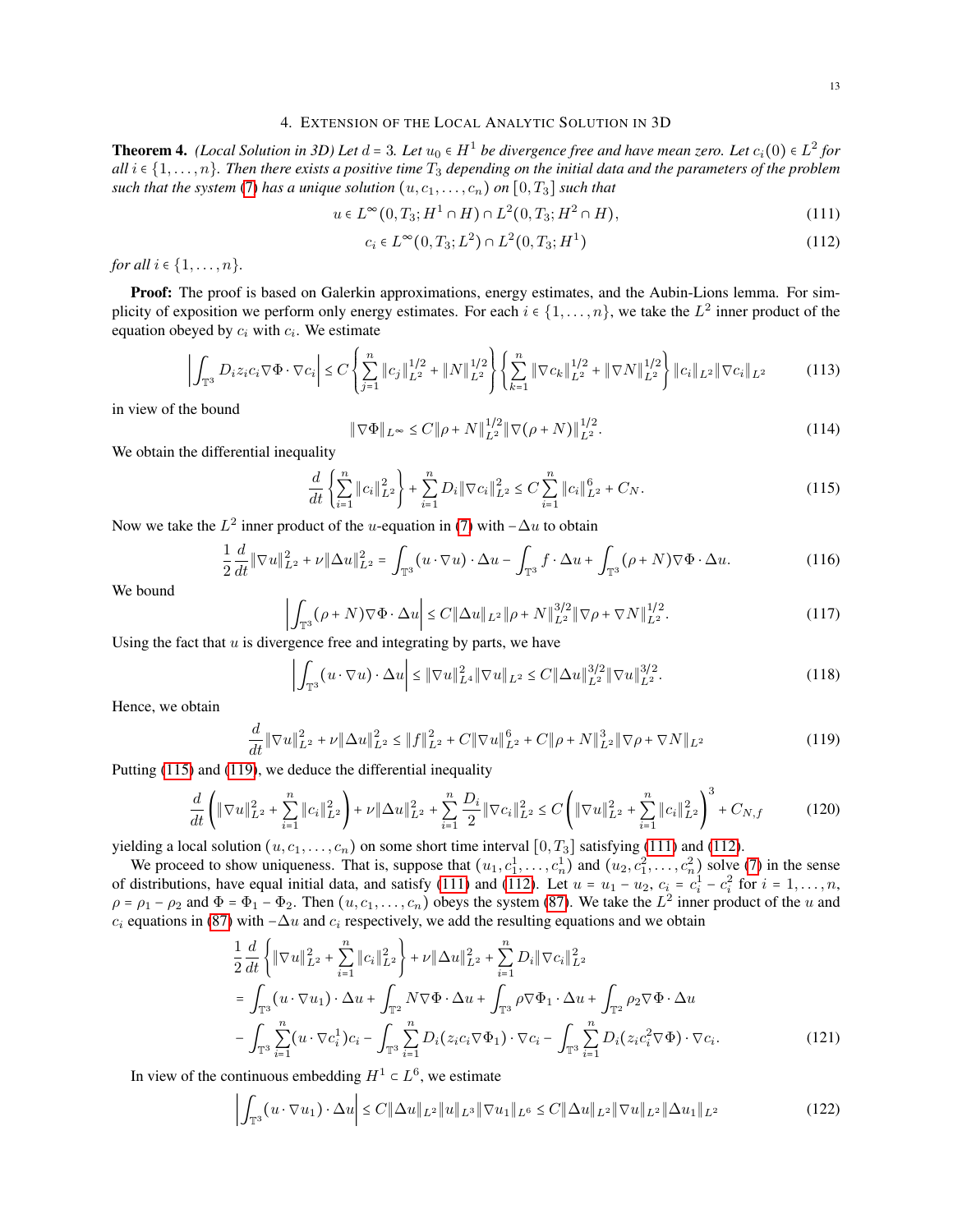and

$$
\left| \int_{\mathbb{T}^3} N \nabla \Phi \cdot \Delta u \right| \le \|N\|_{L^3} \|\nabla \Phi\|_{L^6} \|\Delta u\|_{L^2} \le C \|N\|_{L^3} \|\rho\|_{L^2} \|\Delta u\|_{L^2}.
$$
 (123)

Using elliptic regularity, the 3D Gagliardo-Nirenberg inequality, and Poincare's inequality, we have ´

$$
\left| \int_{\mathbb{T}^3} \rho \nabla \Phi_1 \cdot \Delta u \right| \leq \|\nabla \Phi_1\|_{L^\infty} \|\rho\|_{L^2} \|\Delta u\|_{L^2} \leq C \|\nabla \rho_1 + \nabla N\|_{L^2} \|\rho\|_{L^2} \|\Delta u\|_{L^2},\tag{124}
$$

and

$$
\left| \int_{\mathbb{T}^3} \rho_2 \nabla \Phi \cdot \Delta u \right| \le C \| \rho_2 \|_{L^2}^{1/2} \left( \| \rho_2 \|_{L^2}^{1/2} + \| \nabla \rho_2 \|_{L^2}^{1/2} \right) \| \rho \|_{L^2} \| \Delta u \|_{L^2}.
$$
 (125)

We also estimate

$$
\left| \int_{\mathbb{T}^3} \sum_{i=1}^n (u \cdot \nabla c_i^1) c_i \right| \leq \sum_{i=1}^n \|\nabla c_i^1\|_{L^2} \|c_i\|_{L^3} \|u\|_{L^6} \leq C \sum_{i=1}^n \|\nabla c_i^1\|_{L^2} \|\nabla c_i\|_{L^2} \|\nabla u\|_{L^2},\tag{126}
$$

$$
\left| \int_{\mathbb{T}^3} \sum_{i=1}^n D_i(z_i c_i \nabla \Phi_1) \cdot \nabla c_i \right| \leq C \sum_{i=1}^n \|\nabla \rho_1 + \nabla N\|_{L^2} \|c_i\|_{L^2} \|\nabla c_i\|_{L^2},\tag{127}
$$

and

$$
\left| \int_{\mathbb{T}^3} \sum_{i=1}^n D_i(z_i c_i^2 \nabla \Phi) \cdot \nabla c_i \right| \leq C \sum_{i=1}^n \|c_i^2\|_{L^3} \|\nabla \Phi\|_{L^6} \|\nabla c_i\|_{L^2}
$$
  

$$
\leq C \sum_{i=1}^n \|c_i^2\|_{L^2}^{1/2} (\|c_i^2\|_{L^2}^{1/2} + \|\nabla c_i^2\|_{L^2}^{1/2}) \|\rho\|_{L^2} \|\nabla c_i\|_{L^2}.
$$
 (128)

Let

$$
M_1(t) = \|\nabla u\|_{L^2}^2 + \sum_{i=1}^n \|c_i\|_{L^2}^2.
$$
 (129)

Then  $M_1(t)$  obeys the differential inequality

$$
M_1'(t) \le CK_1(t)M_1(t) \tag{130}
$$

where

$$
K_1(t) = \|\Delta u_1\|_{L^2}^2 + \sum_{i=1}^n \left\{ \|\nabla c_i^2\|_{L^2}^2 + \|c_i^2\|_{L^2}^2 + \|\nabla c_i^1\|_{L^2}^2 \right\} + C_N. \tag{131}
$$

This gives uniqueness.

**Remark 5.** *If we upgrade the regularity of the initial velocity from*  $u_0 \,\epsilon L^p$  *into*  $u_0 \epsilon H^1$ *, then it can be shown, using energy estimates, that the unique analytic local solution derived in Theorem [1](#page-1-2) satisfies*

<span id="page-13-0"></span>
$$
u \in L^{\infty}(0, \tilde{T}_0, H^1) \cap L^2(0, \tilde{T}_0, H^2)
$$
\n(132)

*for some positive time*  $\tilde{T}_0 < T_0$ *. Without loss of generality, we can assume that the solution in Theorem [1](#page-1-2) obeys the*<br>maxilarity candition (132) when  $\alpha \in H^1$ *regularity condition* [\(132\)](#page-13-0) *when*  $u_0 \in H^1$ .

<span id="page-13-1"></span>**Proposition 3.** Let  $d = 3$ . Let  $u_0 \in H^1$  be divergence free and have mean zero. Let  $c_i(0) \in H^1$  for all  $i \in \{1, \ldots, n\}$ .<br>Suppose that  $(v_0, c_1, \ldots, c_n)$  colluse the MBNS quotane (7) on [0, T] in the same of distributi *Suppose that*  $(u, c_1, \ldots, c_n)$  *solves the NPNS system* [\(7\)](#page-1-1) *on*  $[0, T]$  *in the sense of distributions and obeys* 

$$
\int_{0}^{T} \left( \|\nabla u(t)\|_{L^{2}}^{4} + \|c_{1}(t)\|_{L^{2}}^{4} + \cdots + \|c_{n}(t)\|_{L^{2}}^{4} \right) dt < \infty.
$$
\n(133)

*Then*  $(u, c_1, \ldots, c_n)$  *is a strong solution of* [\(7\)](#page-1-1) *on* [0, *T*]*, and hence it is unique.* 

**Proof:** By the differential inequality [\(115\)](#page-12-1), we have that  $c_i \in L^\infty(0,T; L^2) \cap L^2(0,T; H^1)$  for all  $i \in \{1,\ldots,n\}$ , and  $c_i \in L^\infty(0,T; H^1) \cap L^2(0,T; H^2)$ . Now we up and the next properties the differential inequality (110) whereas the differential inequality [\(119\)](#page-12-2) implies that  $u \in L^{\infty}(0,T;H^1) \cap L^2(0,T;H^2)$ . Now, we upgrade the regu-<br>latitude fits is the indicance opportunities. We take the L<sup>2</sup> image and set of the convention in (7) with larity of the ionic concentrations. We take the  $L^2$  inner product of the  $c_i$ -equation in [\(7\)](#page-1-1) with  $-\Delta c_i$ . We estimate

$$
\left| \int_{\mathbb{T}^3} D_i z_i (\nabla c_i \cdot \nabla \Phi) \Delta c_i \right| \leq C \| \Delta c_i \|_{L^2} \| \nabla c_i \|_{L^2} \| \rho + N \|_{L^2}^{1/4} \| \nabla \rho + \nabla N \|_{L^2}^{3/4}
$$
\n(134)

and

$$
\left| \int_{\mathbb{T}^3} D_i z_i c_i \Delta \Phi \Delta c_i \right| \leq C \| \Delta c_i \|_{L^2} \| c_i \|_{L^2}^{1/4} ( \| c_i \|_{L^2}^{3/4} + \| \nabla c_i \|_{L^2}^{3/4} ) \| \nabla \rho + \nabla N \|_{L^2}
$$
\n(135)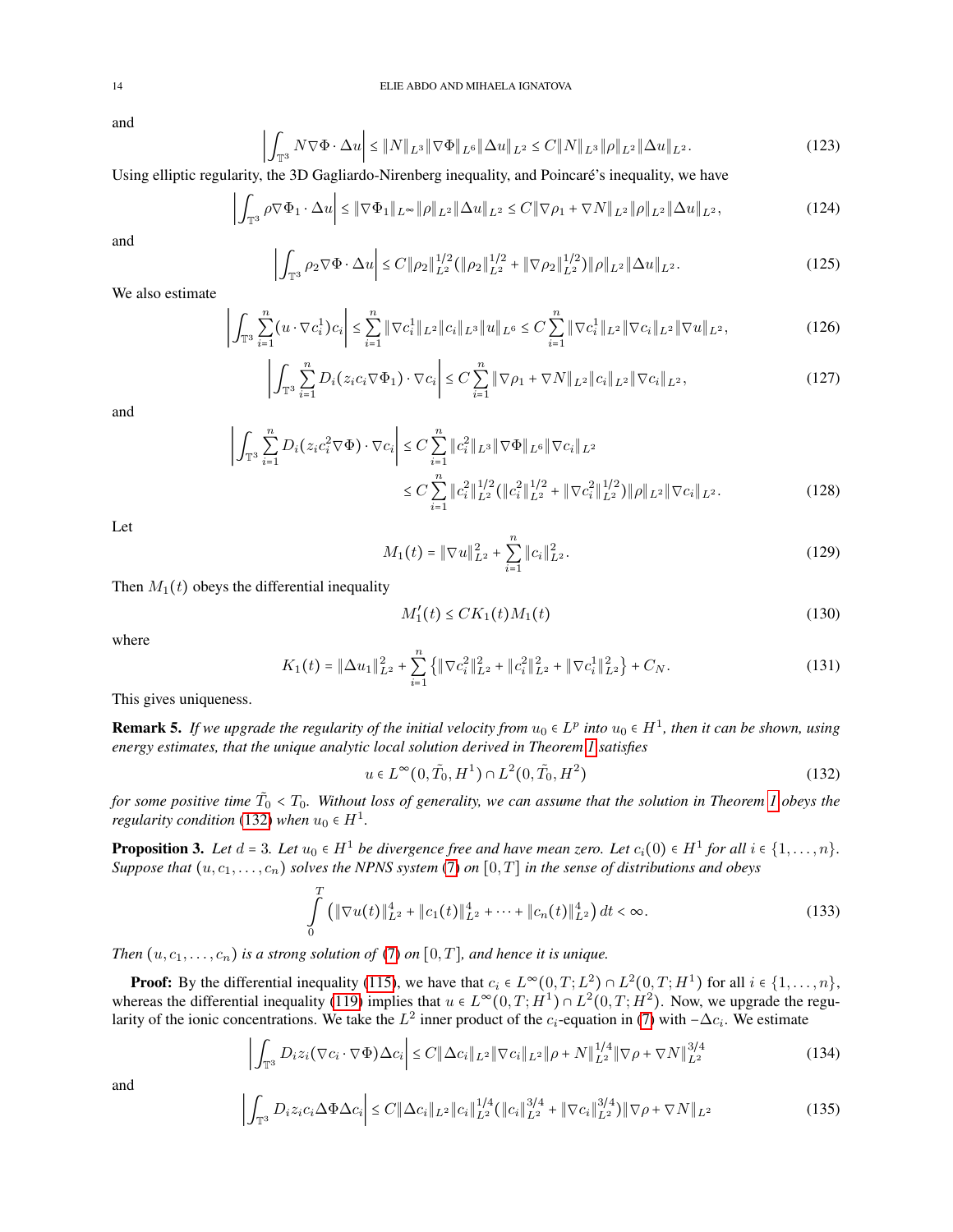using the Gagliardo-Nirenberg and Poincaré inequalities. We obtain

$$
\frac{d}{dt} \sum_{i=1}^{n} \|\nabla c_i\|_{L^2}^2 + \sum_{i=1}^{n} D_i \|\Delta c_i\|_{L^2}^2 \le C \sum_{i=1}^{n} \|c_i\|_{L^2}^4 + C \left(\sum_{i=1}^{n} \|\nabla c_i\|_{L^2}^2\right)^2 + C_N
$$
\n(136)

and thus  $c_i \in L^{\infty}(0,T;H^1) \cap L^2(0,T;H^2)$  for all  $i \in \{1,\ldots,n\}$ . This ends the proof of Proposition [3.](#page-13-1)

**Theorem 5.** *(Extension of the local analytic solution in 3D) Let*  $d = 3$ *. Let*  $T > 0$ *. Let*  $u_0 \in H^1$  *be divergence free and*  $h$  and  $g$  and  $g$   $h$  and  $g$   $h$   $g$   $h$   $g$   $h$   $g$   $g$   $h$   $g$   $h$   $g$   $g$   $h$   $g$  *have mean zero. Let*  $c_i(0)$  ∈  $H^1$  *for all*  $i$  ∈  $\{1, \ldots, n\}$ *. Suppose*  $S = (u, c_1, \ldots, c_n)$  *solves* [\(7\)](#page-1-1) *on*  $[0, T]$  *in the sense of distributions and satisfies*

$$
\int_{0}^{T} \left( \|\nabla u(t)\|_{L^{2}}^{4} + \|c_{1}(t)\|_{L^{2}}^{4} + \cdots + \|c_{n}(t)\|_{L^{2}}^{4} \right) dt < \infty.
$$
\n(137)

*Then the solution* S is analytic on  $[0, T]$ , and for any  $p > 3$ , its  $L^p(\mathbb{T}^3)$  norm is uniformly bounded in time by some *constant depending only on the initial data,* p*, the fixed time* T*, the parameters of the problem, and some universal constants.*

The proof is similar to the proof of Theorem [3](#page-11-1) and is based on the uniqueness of the solutions. We omit further details.

# 5. APPENDIX A

In this appendix, we present the proof of Proposition [2.](#page-11-0) We use the following two elementary lemmas:

<span id="page-14-5"></span>**Lemma 4.** Let  $M > 0$ . There exist universal constants  $C_1, C_2 > 0$  depending only on M such that

<span id="page-14-0"></span>
$$
|Ma\log(Ma)| \le C_1 + C_2|a\log(a)|\tag{138}
$$

*and*

<span id="page-14-1"></span>
$$
|a\log(a)| \leq C_1 + C_2 |Ma\log(Ma)| \tag{139}
$$

*hold for all*  $a \geq 0$ *. The following estimate* 

<span id="page-14-2"></span>
$$
(x_1 + \dots + x_n) \log(x_1 + \dots + x_n) \le nx_1 \log(nx_1) + \dots + nx_n \log(nx_n)
$$
\n
$$
(140)
$$

*also holds for all*  $x_1, \ldots, x_n \geq 0$ .

Proof: Using

$$
\lim_{a \to \infty} \left| \frac{Ma \log(Ma)}{a \log a} \right| = M,\tag{141}
$$

$$
\lim_{a \to 0^+} \left| \frac{Ma \log(Ma)}{a \log a} \right| = M,\tag{142}
$$

and the continuity of the function  $f(a) = Ma \log(Ma)$  on compact subsets of  $(0, \infty)$ , we obtain [\(138\)](#page-14-0). The bound [\(139\)](#page-14-1) follows from [\(138\)](#page-14-0). The nondecreasing property of the logarithm yields

$$
(x_1 + \dots + x_n) \log(x_1 + \dots + x_n) \leq \left(\max_{1 \leq i \leq n} nx_i\right) \log\left(\max_{1 \leq i \leq n} nx_i\right) \leq \sum_{i=1}^n nx_i \log(nx_i)
$$
(143)

for all  $x_1, \ldots, x_n \geq 0$ . This gives [\(140\)](#page-14-2).

<span id="page-14-6"></span>**Lemma 5.** Let  $T > 0$ . Suppose  $F(x, t)$  has mean zero over  $\mathbb{T}^2$  and satisfies

<span id="page-14-3"></span>
$$
\int_{\mathbb{T}^2} |F(x,t)| \log |F(x,t)| dx \le C \tag{144}
$$

*for all*  $t \in [0, T]$  *where* C *depends only on* T *and universal constants. Let*  $v(x, t)$  *be the solution of* 

$$
-\Delta v = F \tag{145}
$$

*with periodic boundary conditions. Then there exists a constant*  $C_3 > 0$  *such that* 

<span id="page-14-4"></span>
$$
\sup_{t \in [0,T]} \sup_{x \in \mathbb{T}^2} |v(x)| \le C_3 \tag{146}
$$

*holds.*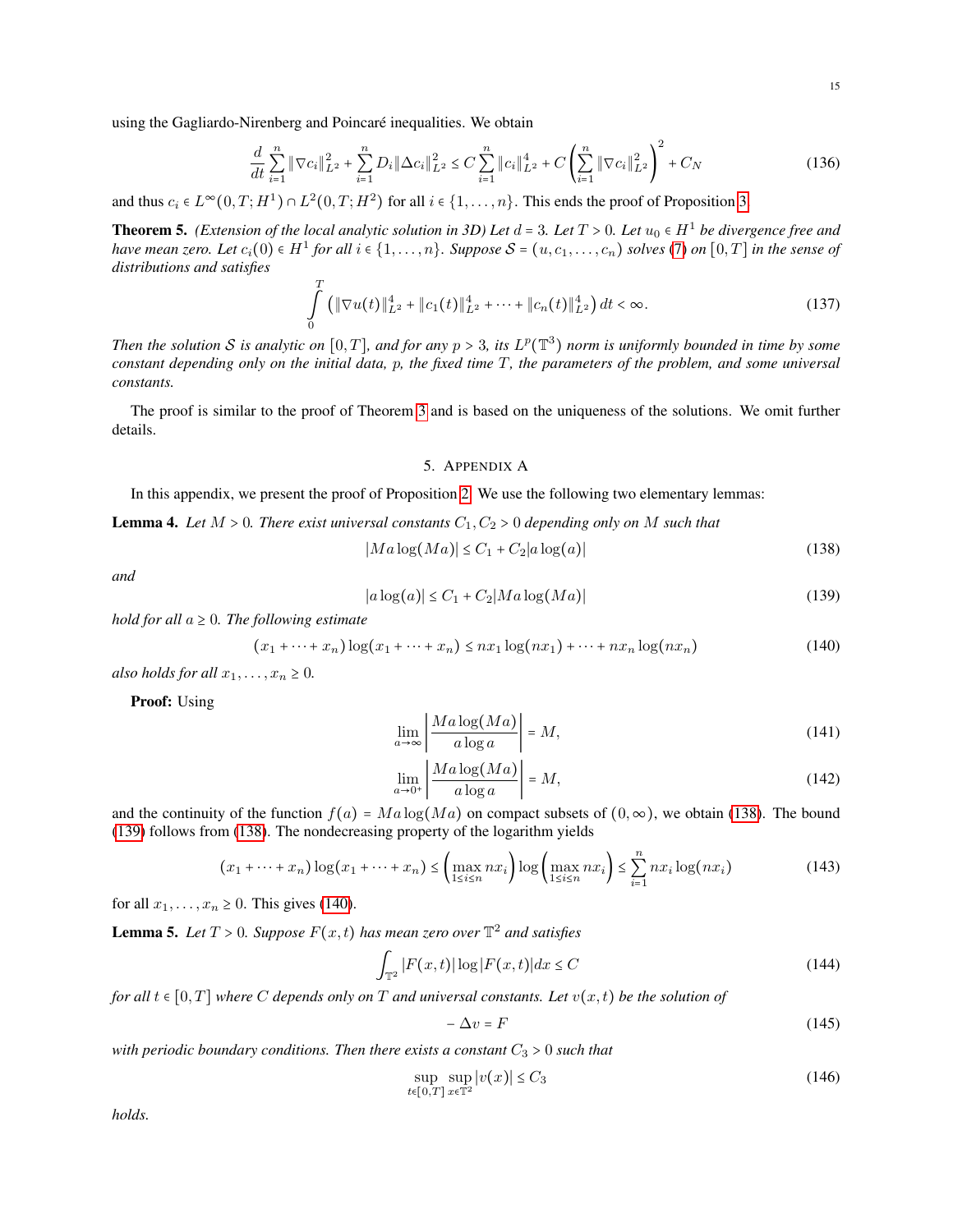**Proof:** The solution  $v$  is given by

$$
v(x,t) = \int_{\mathbb{T}^2} \mathcal{N}(x-y) F(y,t) dy
$$
\n(147)

where  $N$  is the Newtonian potential solving the 2D Laplace equation with periodic boundary conditions. We note that

<span id="page-15-1"></span>
$$
|\mathcal{N}(x - y)| \le C_4 + C_5 |\log|x - y|| \tag{148}
$$

for all  $x, y \in \mathbb{T}^2$ . Indeed, if  $\chi(x)$  is a smooth compactly supported function in  $|x| \le 1$  that is identically 1 in  $|x| \le 1/2$ , and if  $\Psi(x)$  is the function defined by

$$
\Psi(x) = \frac{1}{2\pi} \chi(x) \log(|x|),\tag{149}
$$

then it can be shown that

<span id="page-15-0"></span>
$$
\Delta(\Psi - \chi_1) = \delta(x) - \frac{1}{4\pi^2} \tag{150}
$$

for  $x \in [-\pi, \pi]^2$ , with  $\delta$  the Dirac distribution at the origin and  $\chi_1$  a smooth  $2\pi$ -periodic function. The function  $\chi_1$ is obtained using the Poisson summation formula [\[9\]](#page-18-8) for the  $C_0^{\infty}(\mathbb{R}^2)$  function  $\psi(x) = \frac{1}{2\pi} (2\nabla \chi(x) \cdot \nabla \log(|x|) +$  $\Delta \chi(x) \log(|x|)$ ),

$$
\sum_{n\in\mathbb{Z}^2} \psi(x+2\pi n) = \frac{1}{4\pi^2} \sum_{n\in\mathbb{Z}^2} \widehat{\psi}(n) e^{in\cdot x} \tag{151}
$$

where  $\hat{\psi}$  is the Fourier transform of  $\psi$  in  $\mathbb{R}^2$ . Namely, we observe that the integral  $\int_{\mathbb{R}^2} \psi(x) dx = -1$  and set

$$
\chi_1(x) = -\frac{1}{4\pi^2} \sum_{n \in \mathbb{Z}^2 \setminus \{0\}} \frac{1}{|n|^2} \widehat{\psi}(n) e^{in \cdot x}.
$$
 (152)

Integrating [\(150\)](#page-15-0) against the mean zero function F over the torus  $\mathbb{T}^2$  shows that the Newtonian potential obeys

$$
\mathcal{N} = \Psi - \chi_1 \tag{153}
$$

yielding the estimate [\(148\)](#page-15-1).

In view of the estimate

$$
|\log|x - y|||F(y, t)| \le |F(y, t)| \log|F(y, t)| - |F(y, t)| + e^{|\log|x - y||} \le |F(y, t)| \log|F(y, t)| + e^{|\log|x - y||} \tag{154}
$$

that holds for all  $x, y \in \mathbb{T}^2$  and  $t \in [0, T]$ , and using the assumption [\(144\)](#page-14-3), we obtain [\(146\)](#page-14-4).

Now we prove Proposition [2.](#page-11-0)

**Proof of Proposition [2:](#page-11-0)** The proof is divided into four steps. Throughout the proof,  $\Gamma_i$  denotes a constant depending only on  $T$ ,  $||u_0||_{L^2}$ ,  $\mathcal{E}(0)$ ,  $||c_i(0)||_{L^2}$ ,  $N$ ,  $f$ , the parameters of the problem and some universal constants. We recall that the ionic concentrations  $c_i(x, t)$  are nonnegative for all  $t \in [0, T]$ .

Step 1: Energy Bounds. We define the energy

$$
\mathcal{E}(t) = \int_{\mathbb{T}^2} E(x, t) dx
$$
 (155)

where

$$
E(x,t) = \sum_{i=1}^{n} (c_i \log(c_i) - c_i + 1) + \frac{1}{2} (\rho + N) \Phi.
$$
 (156)

We note that  $\mathcal{E}(t) \ge 0$  for all  $t \ge 0$ . This follows from the inequality  $x \log(x) - x + 1 \ge 0$  that holds for all  $x \ge 0$ , and from the fact that

$$
\int_{\mathbb{T}^2} (\rho + N) \Phi dx = -\epsilon \int_{\mathbb{T}^2} \Phi \Delta \Phi dx = \epsilon \int_{\mathbb{T}^2} |\nabla \Phi|^2 dx \ge 0.
$$
\n(157)

The densities of the first variation of  $\mathcal E$  are given by

$$
\frac{\delta \mathcal{E}}{\delta c_i} = \log c_i + z_i \Phi \tag{158}
$$

and hence the ionic concentrations evolve according to

$$
\partial_t c_i + u \cdot \nabla c_i = D_i \nabla \cdot (c_i \nabla (\log c_i + z_i \Phi)) = D_i \nabla \cdot \left( c_i \nabla \frac{\delta \mathcal{E}}{\delta c_i} \right). \tag{159}
$$

for all  $i \in \{1, \ldots, n\}$ . Let  $D_t = \partial_t + u \cdot \nabla$  be the material derivative with respect to u. Then

$$
D_t\left(\sum_{i=1}^n (c_i \log c_i - c_i)\right) = \sum_{i=1}^n \log c_i D_t c_i = \sum_{i=1}^n \frac{\delta \mathcal{E}}{\delta c_i} D_t c_i - \Phi \sum_{i=1}^n z_i D_t c_i = \sum_{i=1}^n \frac{\delta \mathcal{E}}{\delta c_i} D_t c_i - \Phi D_t \rho
$$
(160)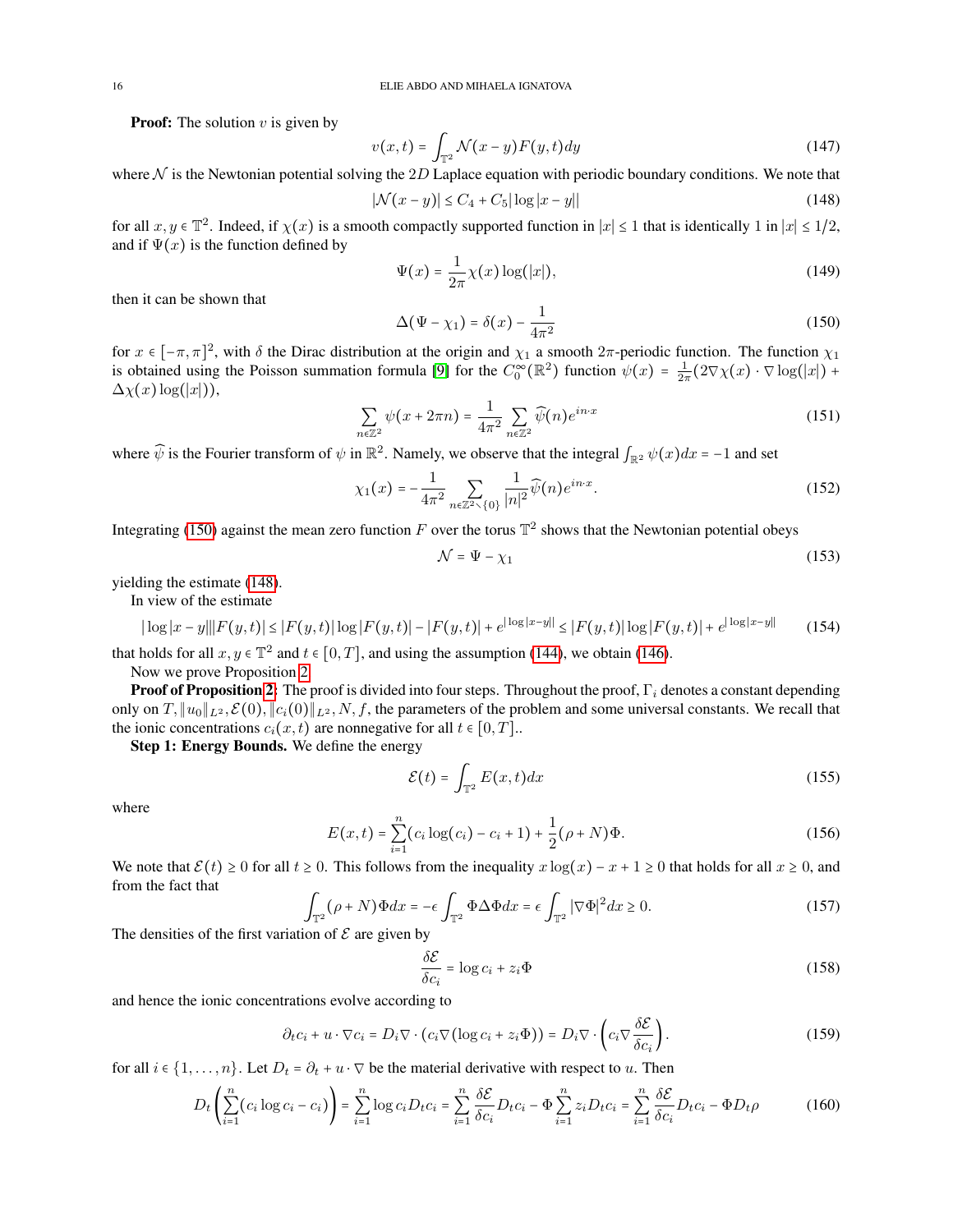and so

$$
D_t E = \sum_{i=1}^n \frac{\delta \mathcal{E}}{\delta c_i} D_t c_i - \Phi D_t \rho + \frac{1}{2} D_t ((\rho + N) \Phi). \tag{161}
$$

Integrating in the space variable over the torus  $\mathbb{T}^2$  and using the divergence free condition for the velocity u, we obtain

$$
\frac{d}{dt}\mathcal{E} = \sum_{i=1}^{n} \int_{\mathbb{T}^2} \frac{\delta \mathcal{E}}{\delta c_i} D_i \nabla \cdot \left( c_i \nabla \frac{\delta \mathcal{E}}{\delta c_i} \right) dx - \int_{\mathbb{T}^2} \Phi D_t \rho dx + \frac{1}{2} \int_{\mathbb{T}^2} \partial_t \left( (\rho + N) \Phi \right) dx. \tag{162}
$$

In view of the self-adjointness of  $-\Delta$  and the fact that N is time indepedent, we have

$$
\frac{1}{2} \int_{\mathbb{T}^2} \partial_t \left( (\rho + N) \nabla \Phi \right) dx = \frac{1}{2} \int_{\mathbb{T}^2} \Phi \partial_t (\rho + N) dx + \frac{1}{2} \int_{\mathbb{T}^2} (\rho + N) \partial_t \Phi dx = \int_{\mathbb{T}^2} \Phi \partial_t \rho dx, \tag{163}
$$

hence

$$
\frac{d}{dt}\mathcal{E} = \sum_{i=1}^{n} \int_{\mathbb{T}^2} \frac{\delta \mathcal{E}}{\delta c_i} D_i \nabla \cdot \left( c_i \nabla \frac{\delta \mathcal{E}}{\delta c_i} \right) dx - \int_{\mathbb{T}^2} \Phi u \cdot \nabla \rho dx
$$

$$
= \sum_{i=1}^{n} \int_{\mathbb{T}^2} \frac{\delta \mathcal{E}}{\delta c_i} D_i \nabla \cdot \left( c_i \nabla \frac{\delta \mathcal{E}}{\delta c_i} \right) dx + \int_{\mathbb{T}^2} \rho \nabla \Phi \cdot u dx. \tag{164}
$$

Now we take the  $L^2$  inner product of the equation obeyed the velocity u in [\(7\)](#page-1-1) with u to obtain

$$
\frac{1}{2}\frac{d}{dt}\|u\|_{L^{2}}^{2} + \nu \|\nabla u\|_{L^{2}}^{2} = -\int_{\mathbb{T}^{2}} \rho \nabla \Phi \cdot u dx - \int_{\mathbb{T}^{2}} N \nabla \Phi \cdot u dx + \int_{\mathbb{T}^{2}} f u dx \tag{165}
$$

which is equivalent to

$$
\frac{d}{dt}\left\{\frac{1}{2}\|u\|_{L^2}^2 + \mathcal{E}\right\} + \nu \|\nabla u\|_{L^2}^2 + \mathcal{D} = -\int_{\mathbb{T}^2} N \nabla \Phi \cdot u dx + \int_{\mathbb{T}^2} f u dx \tag{166}
$$

in view of [\(164\)](#page-16-0), where

<span id="page-16-0"></span>
$$
\mathcal{D} = \sum_{i=1}^{n} D_i \int_{\mathbb{T}^2} c_i \left| \nabla \frac{\delta \mathcal{E}}{\delta c_i} \right|^2 dx.
$$
 (167)

Using Hölder's inequality, we have

$$
\left| \int_{\mathbb{T}^2} N \nabla \Phi \cdot u dx \right| \le \|N\|_{L^\infty} \|\nabla \Phi\|_{L^2} \|u\|_{L^2}
$$
\n(168)

and

$$
\left| \int_{\mathbb{T}^2} f u dx \right| \le \|f\|_{L^2} \|u\|_{L^2}
$$
\n(169)

which, after applying Young's inequality, yields the differential inequality

$$
\frac{d}{dt}\left\{\frac{1}{2}\|u\|_{L^2}^2+\mathcal{E}\right\}+\nu\|\nabla u\|_{L^2}^2+\mathcal{D}\leq C\|N\|_{L^\infty}\left\{\frac{1}{2}\|u\|_{L^2}^2+\mathcal{E}\right\}+\frac{1}{2}\|f\|_{L^2}^2.
$$
\n(170)

Therefore,

<span id="page-16-1"></span>
$$
||u||_{L^{2}}^{2} + \mathcal{E} + \int_{0}^{T} (||\nabla u||_{L^{2}}^{2} + \mathcal{D}) dt \le \Gamma_{0}.
$$
 (171)

This ends the proof of Step 1.

Step 2: Bounds for  $\Phi$  in  $L^{\infty}(0,T;L^{\infty})$ . Fix  $i \in \{1,\ldots,n\}$ . As a consequence of the energy bound [\(171\)](#page-16-1), we have

$$
\int_{\mathbb{T}^2} |c_i \log c_i - c_i + 1| dx = \int_{\mathbb{T}^2} (c_i \log c_i - c_i + 1) dx \le \Gamma_0.
$$
 (172)

By the triangle inequality we obtain

$$
\int_{\mathbb{T}^2} |c_i \log c_i - c_i| dx \le \Gamma_0 + 2(2\pi)^2 \tag{173}
$$

and so

$$
\int_{\mathbb{T}^2} \left| \frac{c_i}{e} \log \frac{c_i}{e} \right| dx \le \frac{1}{e} \left( \Gamma_0 + 2(2\pi)^2 \right). \tag{174}
$$

Using Lemma [4,](#page-14-5) we conclude that

$$
\int_{\mathbb{T}^2} |c_i \log c_i| dx \le \Gamma_1. \tag{175}
$$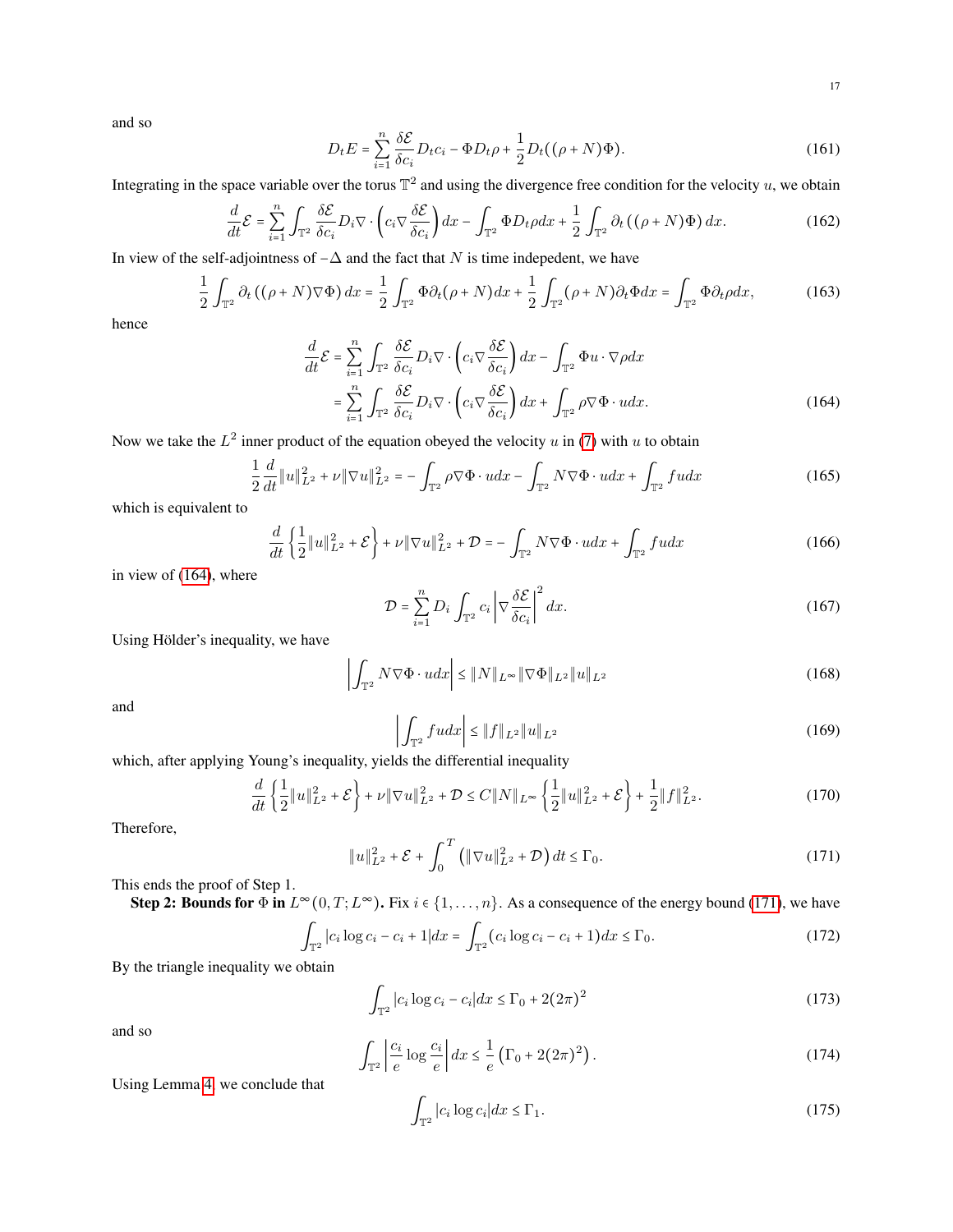Now we estimate

$$
\int_{\mathbb{T}^2} |\rho + N| \log(|\rho + N|) \le \int_{\mathbb{T}^2} \left( |N| + \sum_{i=1}^n |z_i c_i| \right) \log \left( |N| + \sum_{i=1}^n |z_i c_i| \right) dx
$$
  
\n
$$
\le \int_{\mathbb{T}^2} \sum_{i=1}^n (n+1) |z_i c_i| \log(|z_i c_i|) dx + \int_{\mathbb{T}^2} (n+1) |N| \log |N| dx
$$
  
\n
$$
\le \Gamma_2 + \Gamma_3 \int_{\mathbb{T}^2} \sum_{i=1}^n |c_i| \log |c_i| dx
$$
  
\n
$$
\le \Gamma_4
$$
\n(176)

by several applications of Lemma [4.](#page-14-5) In view of Lemma [5,](#page-14-6) we conclude that

<span id="page-17-0"></span>
$$
\sup_{0 \le t \le T} \sup_{x \in \mathbb{T}^2} |\Phi(x)| \le \Gamma_5. \tag{177}
$$

This finishes the proof of Step 2.

**Step 3: Bounds for**  $c_i$  in  $L^2(0,T;L^2)$ . We consider the auxiliary functions

$$
\widetilde{c_i}(x,t) = c_i(x,t)e^{z_i\Phi(x,t)}
$$
\n(178)

for  $i \in \{1, \ldots, n\}$ , and we note that

$$
\mathcal{D}(t) = \sum_{i=1}^{n} D_i \int_{\mathbb{T}^2} \frac{\widetilde{c_i}}{e^{z_i \Phi}} |\nabla \log \widetilde{c}_i|^2 dx.
$$
 (179)

Using the uniform in time boundedness of  $\Phi$  in  $L^{\infty}(0,T;L^{\infty})$  given by [\(177\)](#page-17-0) and the fact that

$$
\int_0^T \mathcal{D}(t) \le \Gamma_0,\tag{180}
$$

we obtain the bound

$$
\int_0^T \int_{\mathbb{T}^2} \widetilde{c}_i^{-1} |\nabla \widetilde{c}_i|^2 dx dt \le \Gamma_6 \tag{181}
$$

which implies that  $\nabla \sqrt{\tilde{c}_i} \in L^2(0,T; L^2)$ . We note that

$$
||c_i(t)||_{L^1} = \int_{\mathbb{T}^2} c_i(x,t) dx = ||c_i(0)||_{L^1}
$$
 (182)

for all  $t \in [0, T]$ , and so

$$
\|\sqrt{\widetilde{c}_i}\|_{L^2} = \left(\int_{\mathbb{T}^2} c_i e^{z_i \Phi}\right)^{1/2} \le \Gamma_7 \left(\int_{\mathbb{T}^2} c_i\right)^{1/2} \le \Gamma_8 \tag{183}
$$

in view of [\(177\)](#page-17-0). Therefore, we obtain

$$
\int_0^T \|\sqrt{\widetilde{c}_i(t)}\|_{H^1}^2 \le \Gamma_9. \tag{184}
$$

In view of Ladyzhenskaya's interpolation inequality, we have

$$
\|\sqrt{\widetilde{c}_i}\|_{L^4}^4 \le C\|\sqrt{\widetilde{c}_i}\|_{L^2}^2\|\sqrt{\widetilde{c}_i}\|_{H^1}^2 \tag{185}
$$

and hence

$$
\int_0^T \|\widetilde{c}_i\|_{L^2}^2 dx dt \le \Gamma_{10}.\tag{186}
$$

This gives bounds for the ionic concentrations in  $L^2(0,T; L^2)$ , that is

$$
\int_{0}^{T} \|c_{i}\|_{L^{2}}^{2} dx dt \leq \Gamma_{11}.
$$
\n(187)

Therefore, Step 3 is completed.

Step 4: Bounds for  $c_i$  in  $L^{\infty}(0,T;L^2)$ . For each  $i \in \{1,\ldots,n\}$ , we take the  $L^2$  inner product of the equation obeyed by  $c_i$  in [\(7\)](#page-1-1) with  $c_i$  and we obtain

$$
\frac{1}{2}\frac{d}{dt}\|c_i\|_{L^2}^2 + D_i \|\nabla c_i\|_{L^2}^2 = -D_i z_i \int_{\mathbb{T}^2} z_i c_i \nabla \Phi \cdot \nabla c_i.
$$
\n(188)